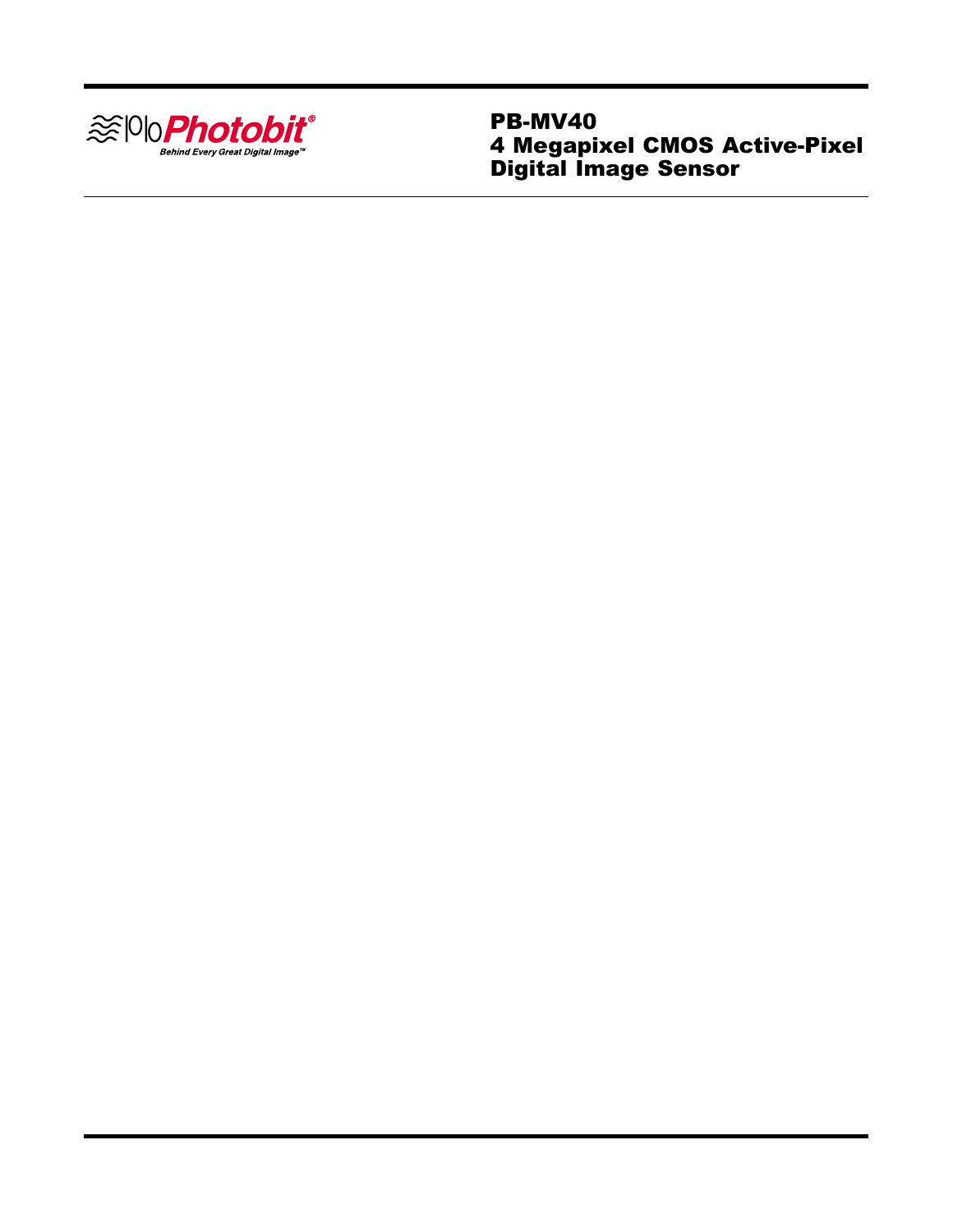© 2001 Photobit Technology Corporation. All rights reserved. Photobit Technology Corporation is a wholly owned subsidiary of Photobit Corporation.

Photobit, the wave and binary symbol, Behind Every Great Digital Image, and TrueBit are registered trademarks-and TrueColor, TrueSNAP (Shuttered-Node Active Pixel), Fully Flexible Open Architecture, Serial Host Interface Port, and Leading the Active Pixel Revolution are trademarks-of Photobit Corporation in the United States and other countries. I2C is a proprietary interface bus and trademark of Philips Semiconductors. Other trademarks referenced are the property of their respective owners and are used to identify specific products or services.

Photobit products are protected under U.S. Patents 5,471,515; 5,793,322; 5,841,126; 5,880,691; 5,886,659; 5,887,049; 5,909,026; 5,949,483; 5,952,645; 5,990,506; 5,995,163; 6,005,619; 6,021,172; 6,043,690; 6,049,247; 6,087,970; 6,097,545; 6,101,232; 6,137,100; 6,147,519; 6,166,367; 6,166,768; 6,184,721; 6,191,714; 6,194,696; 6,204,792; 6,211,804; 6,215,428; 6,222,172; 6,222,175; 6,229,134; 6,239,456; and 6,255,970. Other U.S. and foreign patents are pending. Photobit conveys no license under its patents, copyrights, or mask work rights, or any rights of others; nor does Photobit represent that products shown or described herein are free from patent infringement or from any third-party right.

Photobit products are not intended for use in medical radiography or life support appliances, devices, or systems. Use of a Photobit product in such applications without the written consent of Photobit is prohibited.

Photobit assumes no obligation to correct any errors contained herein or to advise any user of this text of any correction, if such be made. Photobit assumes no liability for the accuracy or correctness of any engineering or software support provided to a user.

Written and designed at Photobit Technology Corporation, 135 North Los Robles Avenue, Pasadena, California 91101, USA. Telephone (626) 683-2212. Fax (626) 683-3614. WWW.PHOTOBIT.COM

Printed in the United States of America.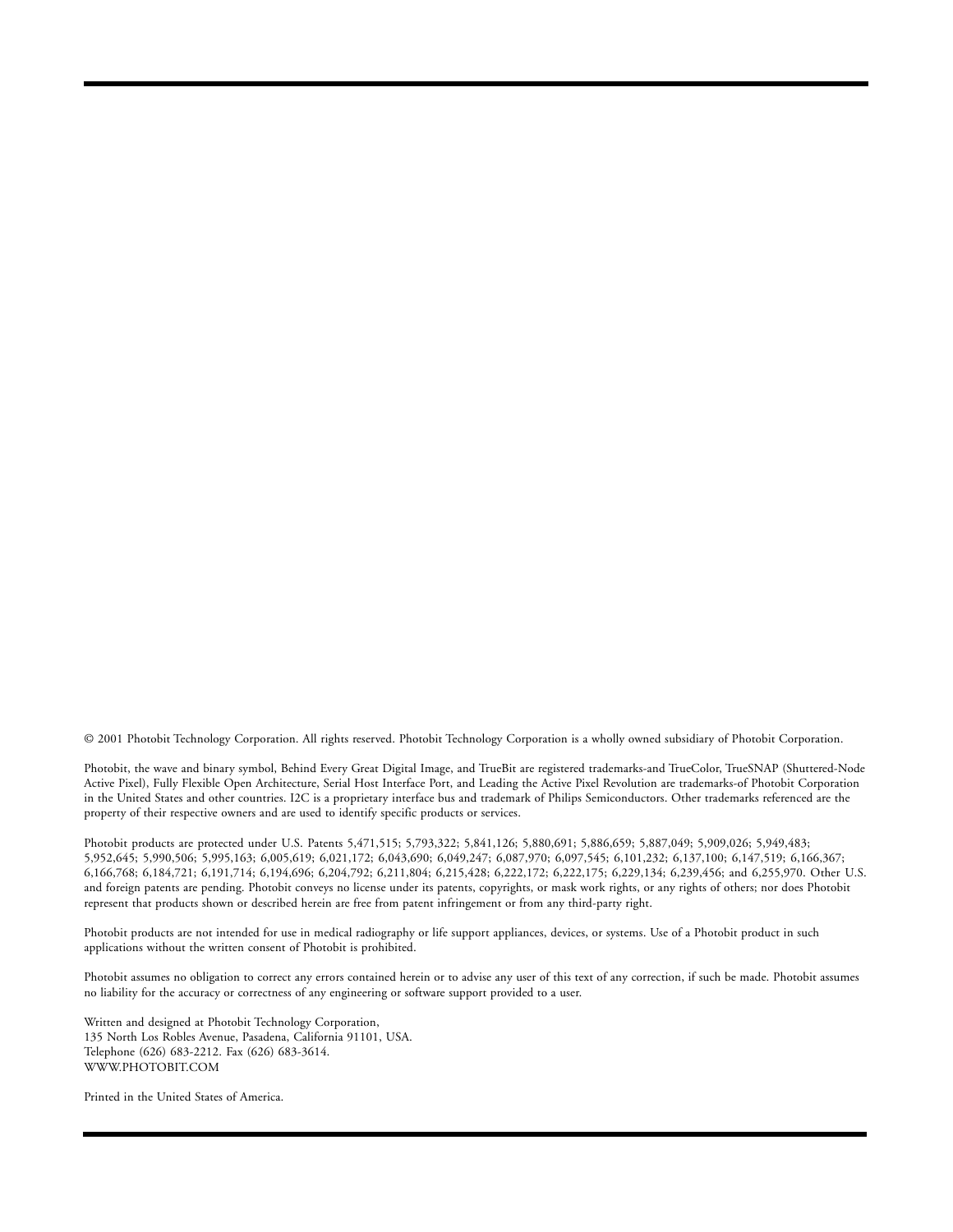

# PB-MV40 4 Megapixel CMOS Active-Pixel Digital Image Sensor

September 2001 (Version 1.0) Product Specification

### **Contents**

### 1.0 Introduction

- Photons-to-bits data stream
- 2352H x 1728V image resolution
- 7-micron-square active-pixel photodiodes
- 240+ frames per second, progressive-scan
- Monochrome or color
- Sixteen (16) parallel output ports
- $\leq$ 700 mW maximum power dissipation
- Photobit® TrueColor<sup>TM</sup> Image Fidelity
- On-chip TrueBit® Noise Cancellation
- On-chip 10-bit analog-to-digital converters
- 3.3-volt operation

### 1.1 Features

The PB-MV40 is a 2352Hx1728V (megapixel) CMOS digital image sensor capable of 240 framesper-second (fps) operation. Available in monochrome or color, it has on-chip 10-bit analog-to-digital converters (ADCs), which are self-calibrating, and a fully digital input interface. The chip's input clock rate is 66 MHz at 240 fps, for compatibility with many off-the-shelf interface components.

The sensor has sixteen (16) 10-bit-wide columnparallel digital output ports. Its open architecture provides access to internal operations. ADC timing and pixel-read control are integrated on-chip. At 240 fps, the sensor dissipates  $\leq$ 700 mW. It operates on a 3.3V supply. Pixel size is 7 microns square and digital responsivity is about 2,500 bits per lux-second.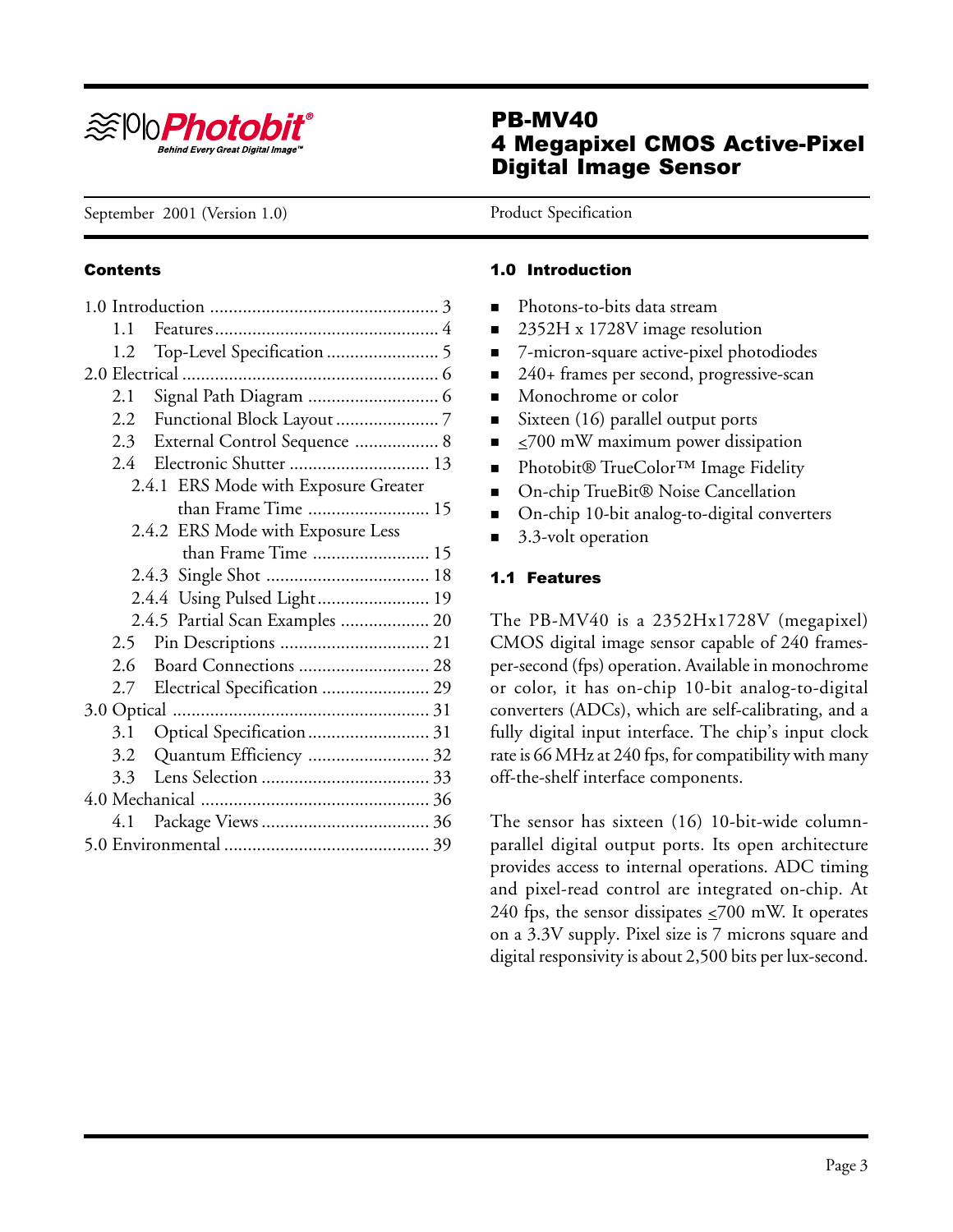### 1.1 Features (continued)

The PB-MV40 CMOS image sensor has an open architecture to provide access to its internal operations. A complete camera system can be built by using the chip in conjunction with the following external devices:

- An FPGA/CPLD/ASIC controller, to manage the timing signals needed for sensor operation.
- A 1-inch lens.
- Biasing circuits and bypass capacitors.



**A Camera System Using the PB-MV40 CMOS Image Sensor**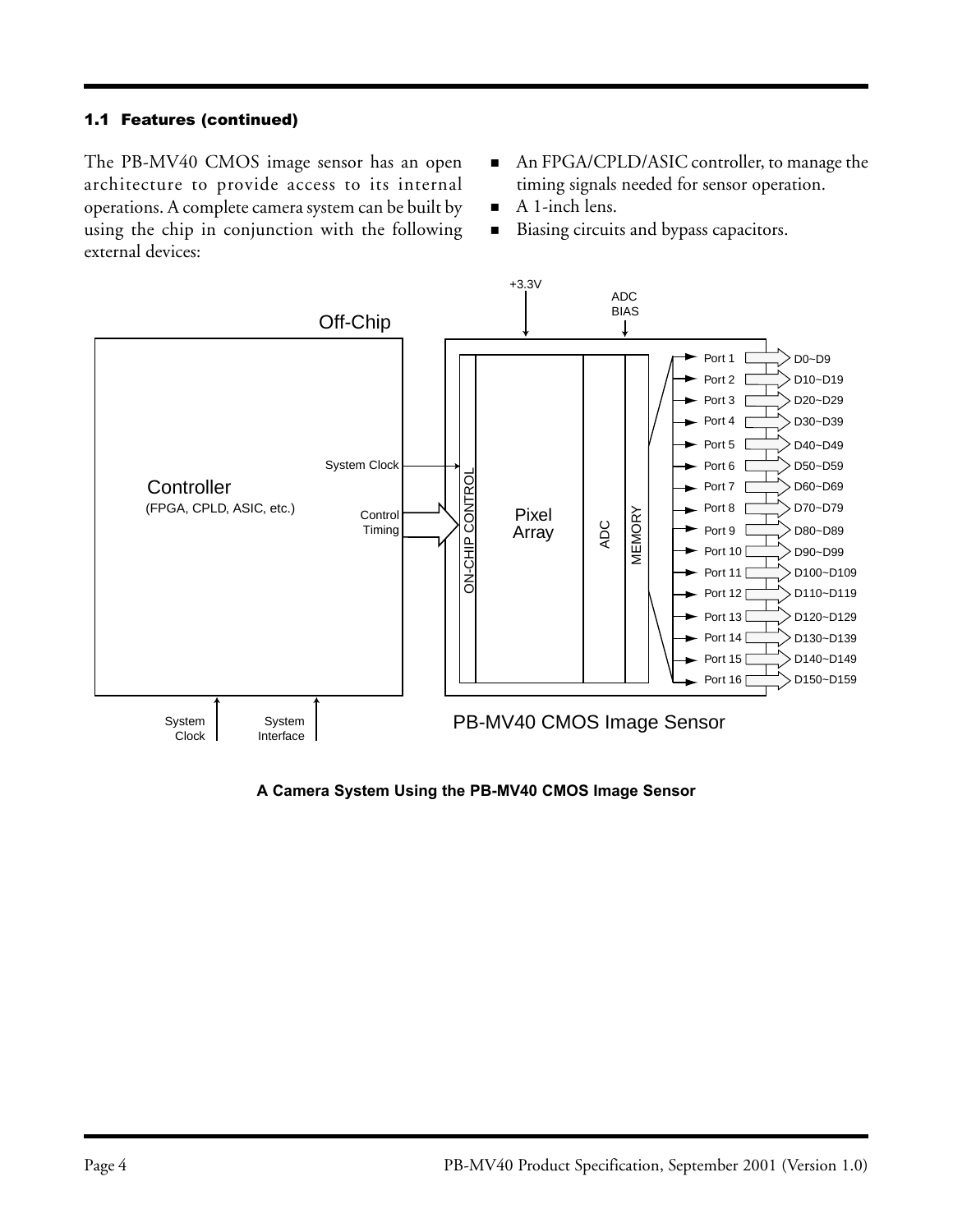# 1.2 Top-Level Specification

| Array Format                 | 2352H x 1728V (4,064,256)                                         |
|------------------------------|-------------------------------------------------------------------|
| Aspect Ratio                 | 4:3                                                               |
| Pixel Size and Type          | 7.0 µm x 7.0 µm active-pixel photodiode                           |
| Sensor Imaging Area          | H: 16.46mm, V: 12.10mm, Diagonal: 20.43mm                         |
| Frame Rate                   | 0-240+ fps, progressive-scan                                      |
| Output Data Rate             | 975 Mbytes/sec. (240 fps)                                         |
| Power Consumption            | $\leq$ 700 mW @ 240 fps (data dependent)                          |
| Digital Responsivity         | Monochrome: 2,500 bits per lux-second @ 550 nm ADC reference @ 1V |
| Internal Intra-scene         |                                                                   |
| Dynamic Range                | 54 dB                                                             |
| Supply Voltage               | $+3.3 V$                                                          |
| <b>Operating Temperature</b> | -5°C to +60°C                                                     |
| Output                       | 10-bit digital through 16 parallel ports                          |
| Color                        | Monochrome or color (Bayer RGB)                                   |
| Shutter                      | Electronic rolling shutter (ERS)                                  |
| <b>ADC</b>                   | On-chip 10-bit column-parallel                                    |
| Package                      | 280-pin ceramic PGA                                               |
| Programmable Controls        | Open architecture                                                 |
|                              | On-chip:                                                          |
|                              | · Basic ADC controls                                              |
|                              | • Output multiplexing control                                     |
|                              | · ADC calibration                                                 |
|                              | Off-chip:                                                         |
|                              | · Multiple windowing                                              |
|                              | · Window size and location                                        |
|                              | · Electronic pan and tilt                                         |
|                              | · Frame rate and data rate                                        |
|                              | · Integration time                                                |
|                              | · ADC reference                                                   |
|                              | · Read/write ADC calibration coefficients                         |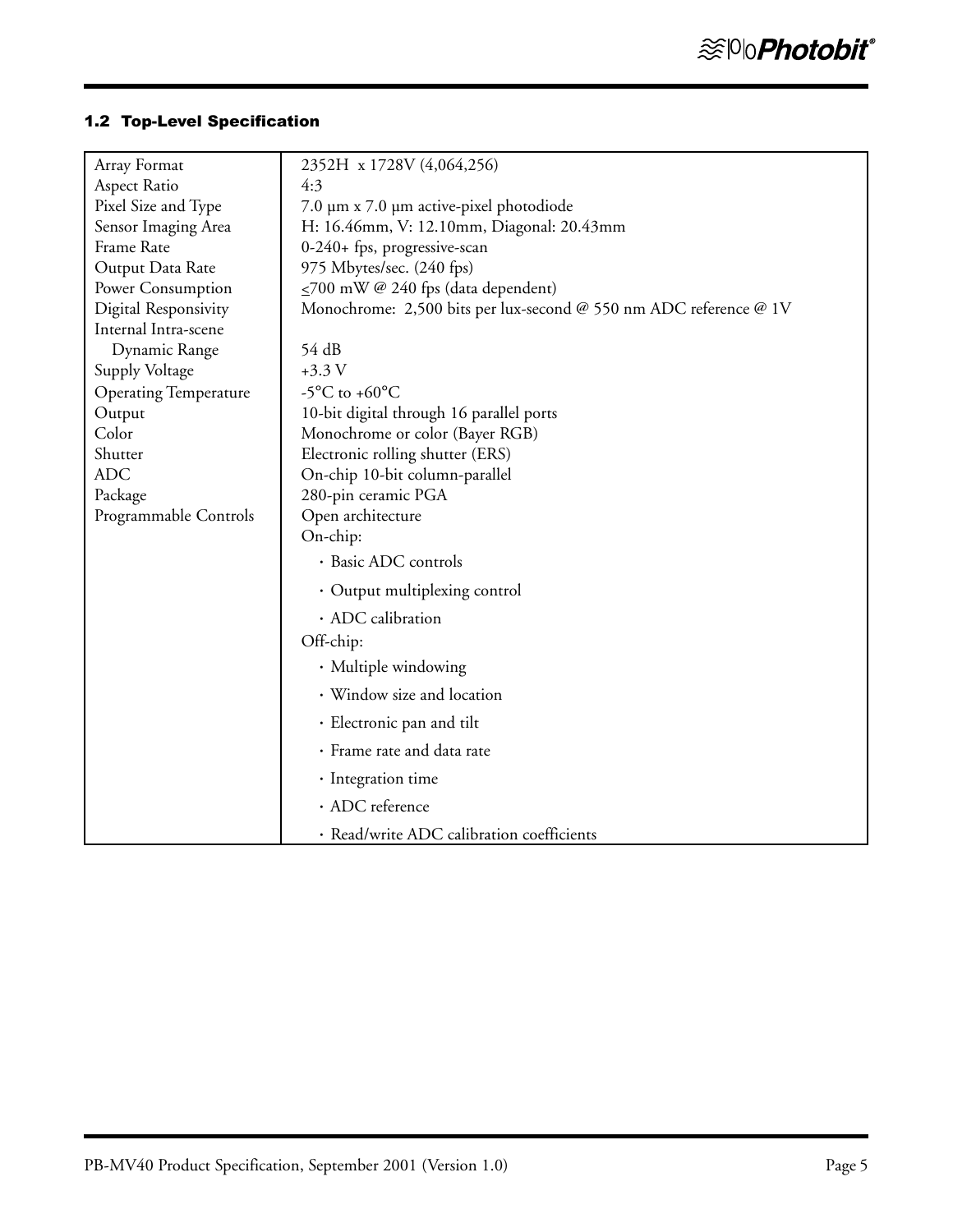### 2.0 Electrical



**Sensor Architecture (not to scale)**

# 2.1 Signal Path Diagram

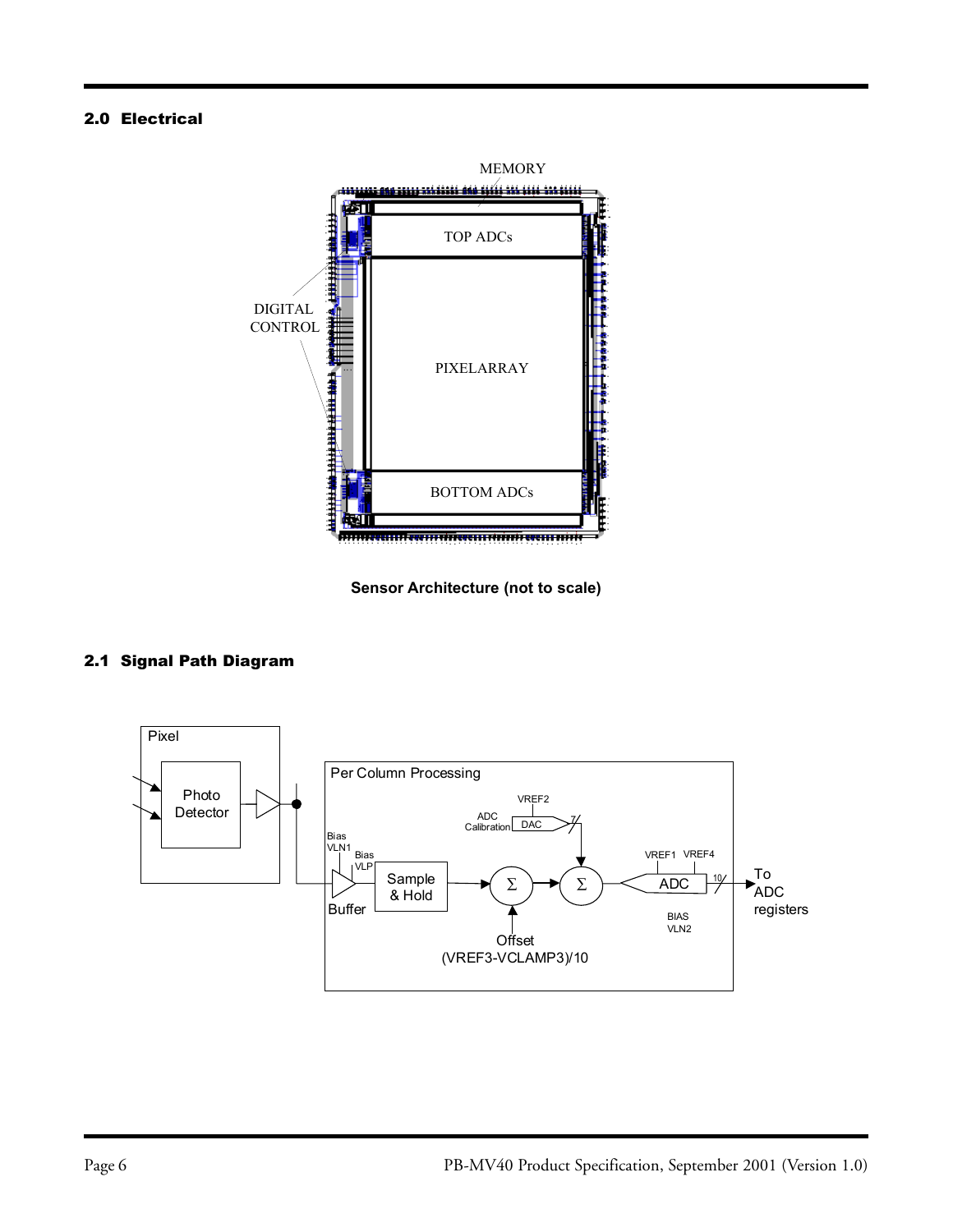### 2.2 Functional Block Layout

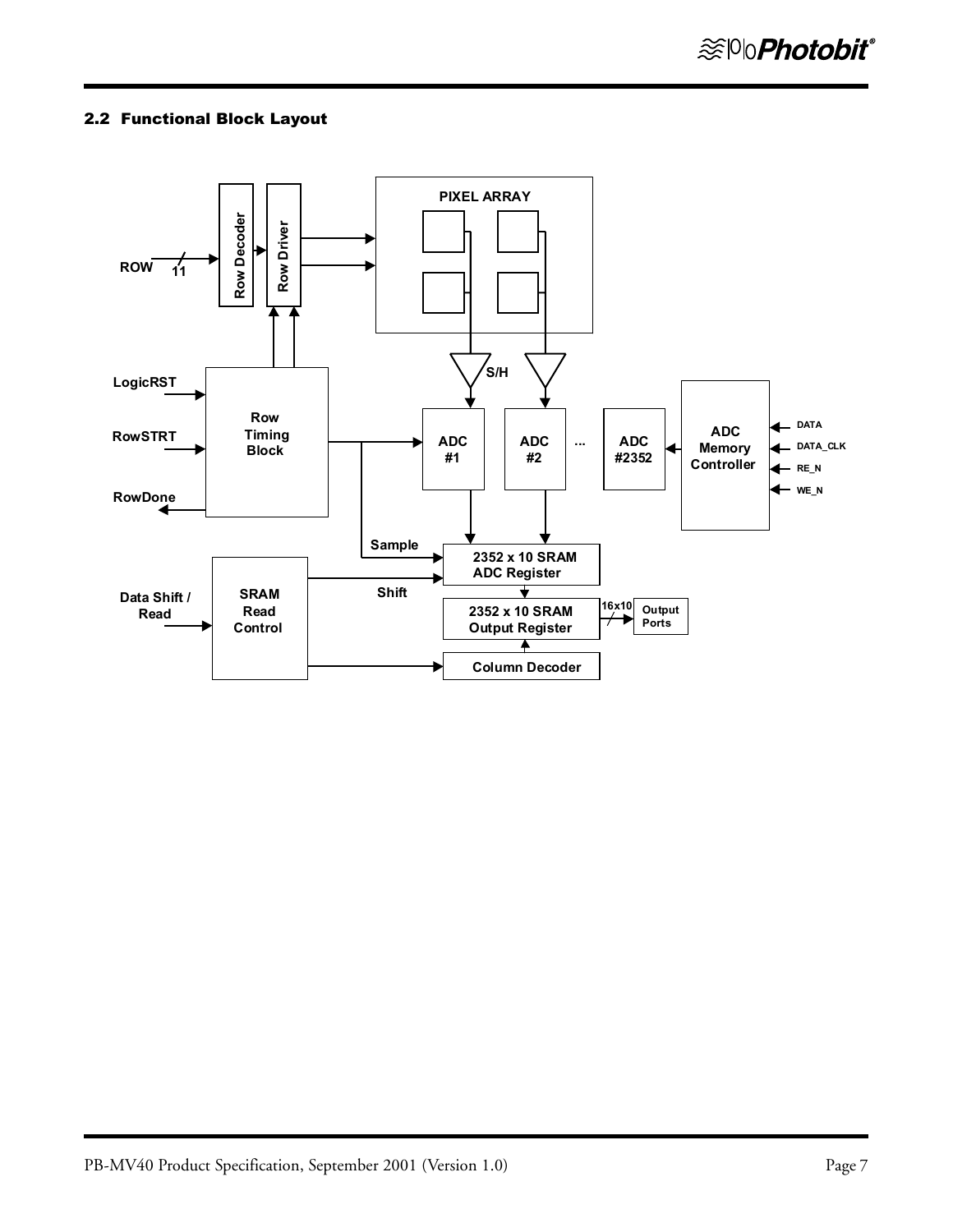### 2.3 External Control Sequence

The PB-MV40 includes on-chip timing and control circuitry to control most of the pixel, ADC, and output multiplexing operations. However, the sensor still requires a controller (FPGA, CPLD, ASIC, etc.) to guide it through the full sequence of its operation.

The sensor has a column-parallel ADC architecture that allows the array of 2,352 analog-to-digital converters on the chip to digitize simultaneously the analog data from an entire pixel row. The following input signals are utilized to control the conversion and readout process:

| <b>Signal Name</b> | Description         | Input Bus Width |
|--------------------|---------------------|-----------------|
| <b>ROW ADDR</b>    | Row Address         | $11$ -bit       |
| ROW_STRT_N         | Row Start           | 1-bit           |
| LD SHFT N          | Load shift register | 1-bit           |
| DATA READ EN N     | Data read enable    | 1-bit           |
|                    |                     |                 |

The 11-bit ROW\_ADDR (row address) input bus selects the pixel row to be read for each readout cycle. The ROW\_STRT\_N signal starts the process of reading the analog data from the pixel row, the analog-to-digital conversion, and the storage of the digital values in the ADC registers. When these actions are completed, the sensor sends a response back to the system controller using the ROW\_DONE\_N. Row address must be valid for the first half of the row processing time (the period between ROW\_START\_N and ROW\_DONE\_N).

The PB-MV40 contains a pipeline style memory array, which is used to store the data after digitization. This memory also allows the data from the previous row conversion cycle to be read while a new conversion is taking place.

The digital readout is controlled by lowering the LD\_SHFT\_N signal. LD\_SHFT\_N transfers the digitized data from the ADC register to the output register. DATA\_READ\_EN\_N is used to enable the data output from the output register. DATA\_READ\_EN\_N can be kept low (enabled) if the user does not want to skip output data. The output register allows the reading of the digital data from the previous row to be performed at the same time as a new conversion (pipeline mode). This means that the total row time will be only that between when: (a) the ROW\_STRT\_N signal is applied and ROW\_DONE\_N is returned; and (b) LD\_SHFT\_N is applied. The pipelined operation means there will always be 1 row of latency at the start of sensor operation. The alternative to pipeline mode is sequential mode in which a new pixel row conversion is not initiated until after the output register is emptied (and LD\_SHFT\_N has been taken high). The ratio of line active and blanking times can be adjusted to easily match a variety of display and collection formats.



 **Example 1 - This example shows row 4 of the PB- MV40 being digitized**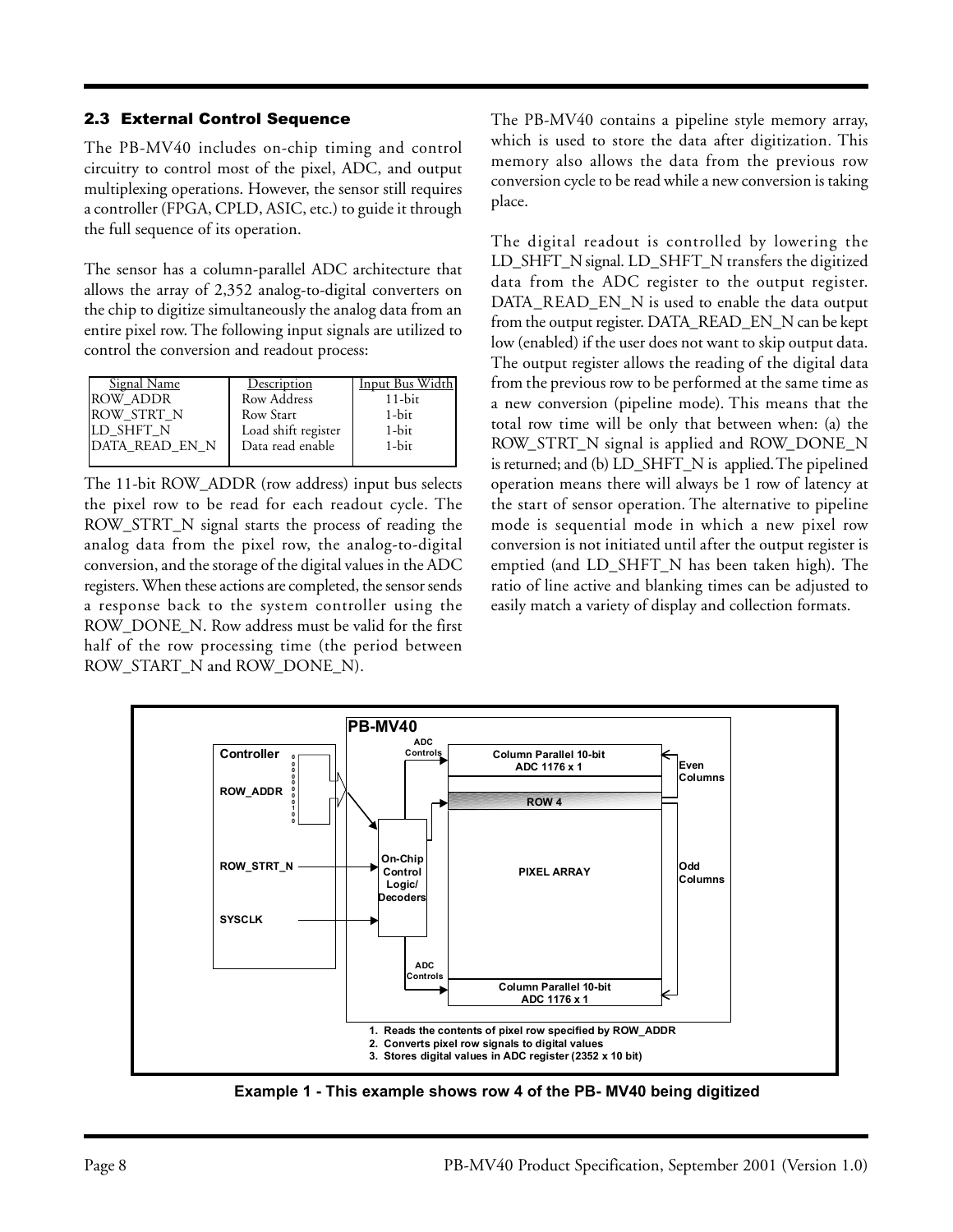### 2.3 External Control Sequence (continued)

### (a) ROW ADDR

The address for the pixel row to be read is input externally via this 11-bit input bus. Addresses above 1728 are invalid. *Must be valid for at least 66 SYSCLK cycles, must be valid when ROW\_STRT\_N is pulled low or can be changed simultaneously with the lowering of ROW\_STRT\_N.*

### b ROW\_STRT\_N

#### This signal:

i-Reads the contents of the pixel row specified by ROW\_ADDR (@above)

ii-Converts pixel row signal to digital value

iii-Stores digital value in ADC register (2352 x 10-bit) iv-Resets the pixel row

*Must be valid for a minimum of two clock cycles. Should be returned high before ROW\_DONE\_N goes low.*

### c ROW\_DONE\_N

127 SYSCLK cycles after ROW\_STRT\_N has been pulled low  $(6)$  above) the sensor acknowledges the completion of a row read operation/digitization by sending out a low going pulse on this pin. V*alid for two clock cycles.*

### d LD\_SHFT\_N

This signal transfers the digitized data from the ADC register to the output register (2352 x 10-bit) and gates the power to the sense amplifiers. The first data (columns 1-16) are available for output at the third rising edge of SYSCLK after LD\_SHFT\_N is pulled low. *May be enabled simultaneously with or after the falling edge of ROW\_DONE\_N. Must remain low the entire time the data is being read out.*

### e DATA\_READ\_EN\_N

This signal is used to enable the data output from the output register (2352 x 10-bit) to the sixteen, 10-bit output ports. *May be initiated simultaneously with or after LD\_SHFT\_N is selected. This control can always be low.*

(f) The pixel array of the PB-MV40 image sensor is vertically partitioned into 147 groups of 16 columns that correspond to the sensor's sixteen (16) identical output ports.The first column of each 16-column set always goes to Port 1, while the last column of each set goes to Port 16, etc. The operator can access all pixels of the PB-MV40 only by using all of its ports (see page 4).

|         | CLK 1   | CLK 2  CLK147      |
|---------|---------|--------------------|
| Port 1  | Col. 1  | Col. 17  Col. 2337 |
| Port 2  | Col. 2  | Col. 18  Col. 2338 |
| Port 3  | Col. 3  | Col. 19  Col. 2339 |
| Port 4  | Col. 4  | Col. 20  Col. 2340 |
| Port 5  | Col. 5  | Col. 21  Col. 2341 |
| Port 6  | Col. 6  | Col. 22  Col. 2342 |
| Port 7  | Col. 7  | Col. 23  Col. 2343 |
| Port 8  | Col. 8  | Col. 24  Col. 2344 |
| Port 9  | Col. 9  | Col. 25  Col. 2345 |
| Port 10 | Col. 10 | Col. 26  Col. 2346 |
| Port 11 | Col. 11 | Col. 27  Col. 2347 |
| Port 12 | Col. 12 | Col. 28  Col. 2348 |
| Port 13 | Col. 13 | Col. 29  Col. 2349 |
| Port 14 | Col. 14 | Col. 30  Col. 2350 |
| Port 15 | Col. 15 | Col. 31  Col. 2351 |
| Port 16 | Col. 16 | Col. 32  Col. 2352 |

 $\circled{g}$ ) The use of an output register allows the processing of a row to be performed while the digital data from the previous operation is being read out of the sensor. A new pixel readout and conversion cycle can be started when LD\_SHFT\_N is pulled low.

\*Detail timing for one row is presented on the next page. In full horizontal resolution mode one row should last for a minmum of 152 SYSCLK cycles. However, in lower resolution modes such as 2048x1536 or less, data readout can be stopped (LD\_SHFT\_N and DATA\_READ\_EN\_N returned high) after 132 SYSCLK cycles. This is the minmum row time in terms of clock cycles needed to complete row operations.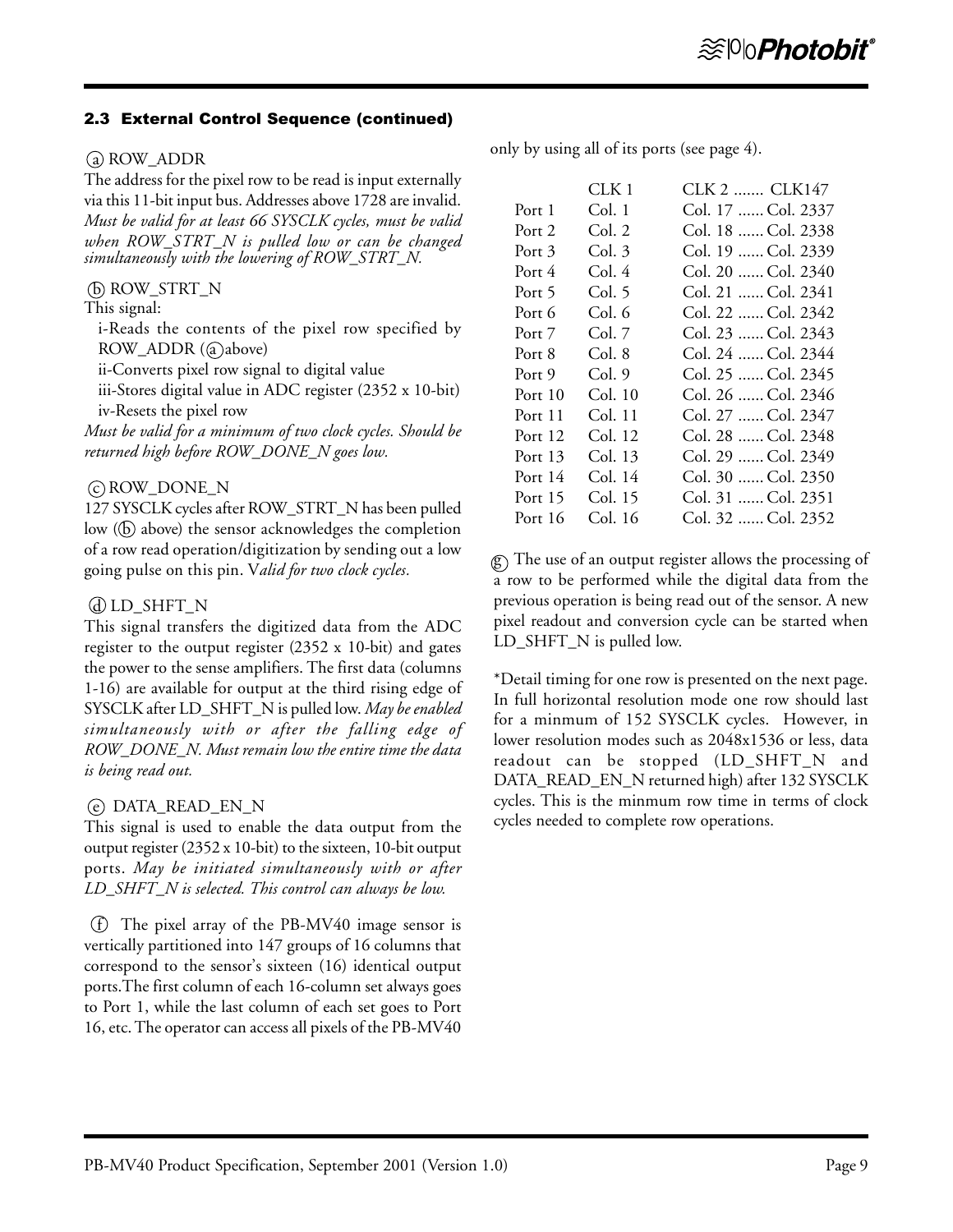2.3 External Control Sequence (continued)



**Frame Timing**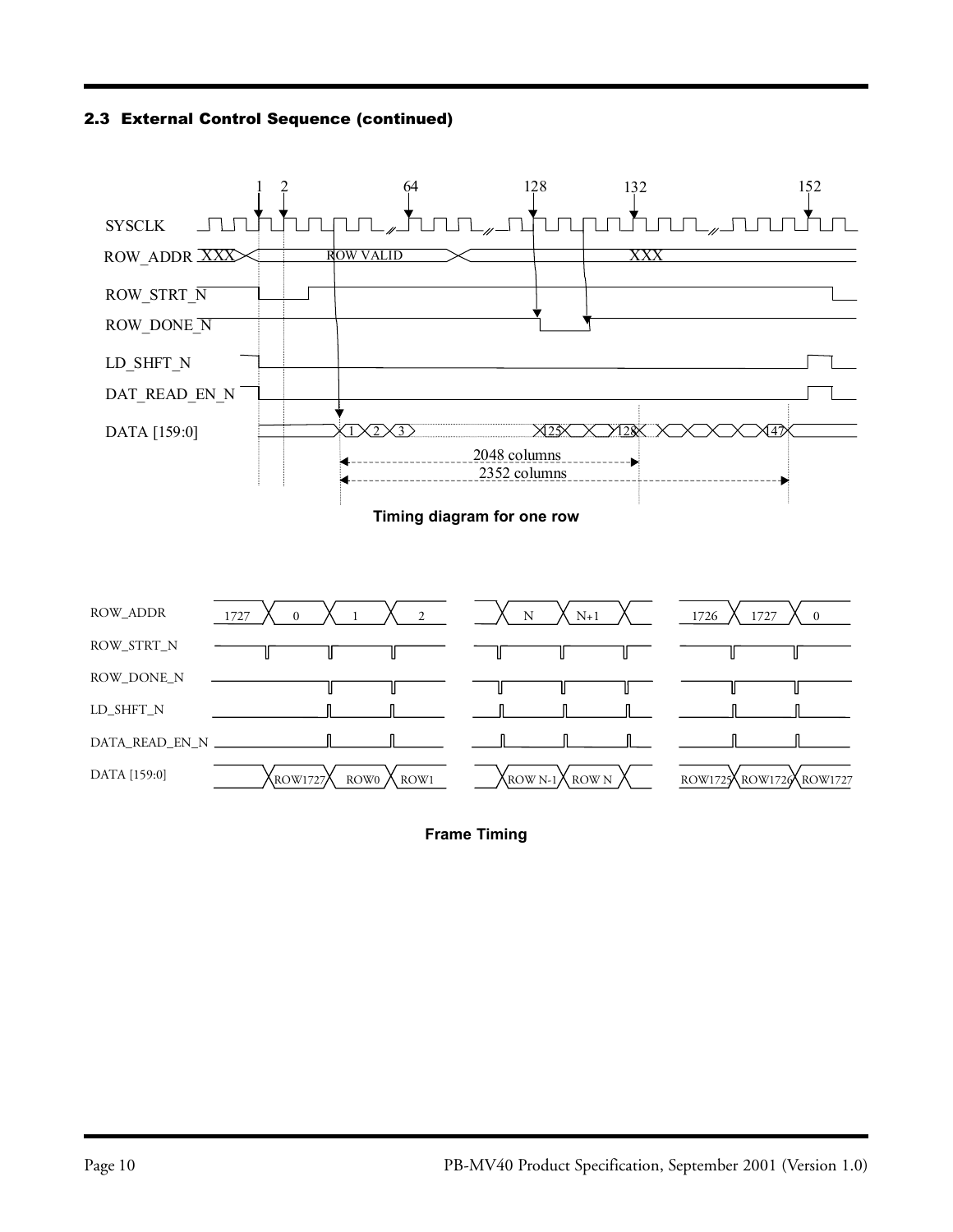### 2.3 External Control Sequence (continued)

The PB-MV40 contains special self-calibrating circuitry that enables it to reduce its own column-wise fixedpattern noise. This calibration process consists of connecting a calibration signal (VREF2) to each of the ADC inputs, and estimating and storing these offsets (7 bits) to subtract from subsequent samples. The Typical I/O Signal Timing (Initialization Sequence) diagram shows the timing sequence to calibrate the sensor. Calibration occurs automatically after logic reset (LRST\_N) but it can also be started by the user, by pulling CAL\_STRT\_N low. When calibration is finished, the sensor generates the active low CAL\_DONE\_N. Significant ambient temperature drift may justify re-calibration.





**Typical I/O Signal Timing (Initialization Sequence)**

 h CAL\_STRT\_N is a two-clock cycle-wide active-low pulse that initiates the ADC calibration sequence. The pulse must not be actuated for 1 microsecond after either power-up or removal of the sensor from a powerdown state. Users may find it easiest to calibrate by means of the logic reset. The user should ensure that all analog biases are settled prior to initiating a calibration sequence.

 i CAL\_DONE\_N is a two-clock cycle-wide active-low output pulse that is asserted when the ADC calibration is complete. The device will automatically initiate a calibration sequence upon a logic reset. Completion of this sequence, in cases where it is initiated by a reset, is still with the CAL\_DONE\_N signal. This process is complete within 254 SYSCLK cycles of CAL\_STRT\_N. This process is complete within 254 SYSCLK cycles of LRST\_N.

 j LRST\_N is a two-clock cycle-wide active-low pulse that resets the digital logic. It puts all logic into a known state (all flip-flops are reset). This signal also initiates an ADC calibration sequence.

While row controller is busy (performs the operations after "start row" or calibration commands) it is insensitive to a new ROW\_STRT\_N or CAL\_STRT\_N pulse.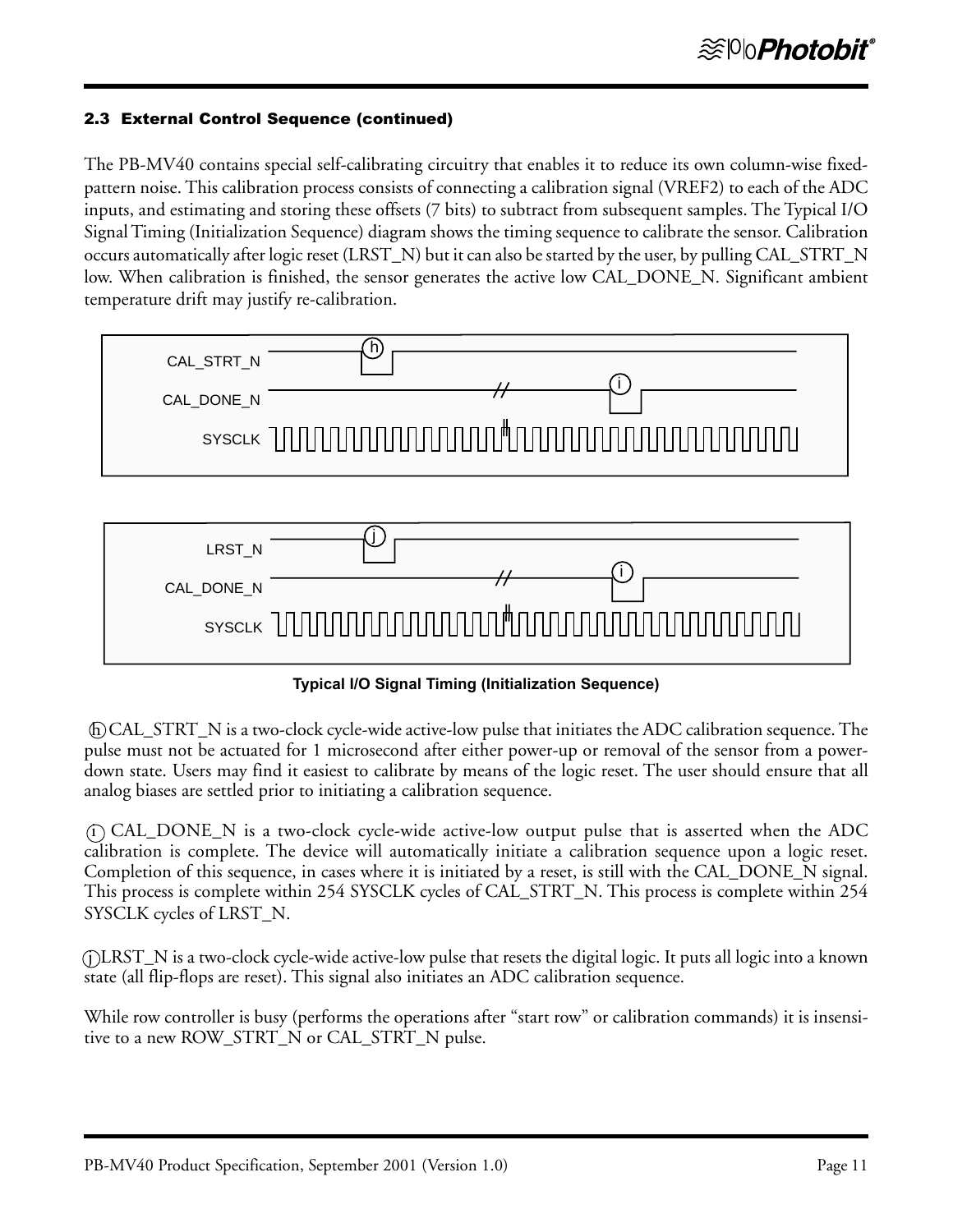## 2.3 External Control Sequence (continued)

The chip also has an external read/write access to the ADC calibration values. As shown in section 2.1 the ADC calibration values are stored in SRAM as 7-bit digital numbers which are used to drive 7-bit DACs. Using the four-pin serial interface the user can access calibration data, read them out, optimize and write back. The interface protocol is defined in the figure below. Recommended frequency of the serial interface clock is 1 MHz.



NOTE: c0\_b6 = column 0 bit 6 (bit6= DAC MSB); ADCs from 0 to 2351

### **ADC Calibration SRAM Write-Read Convention**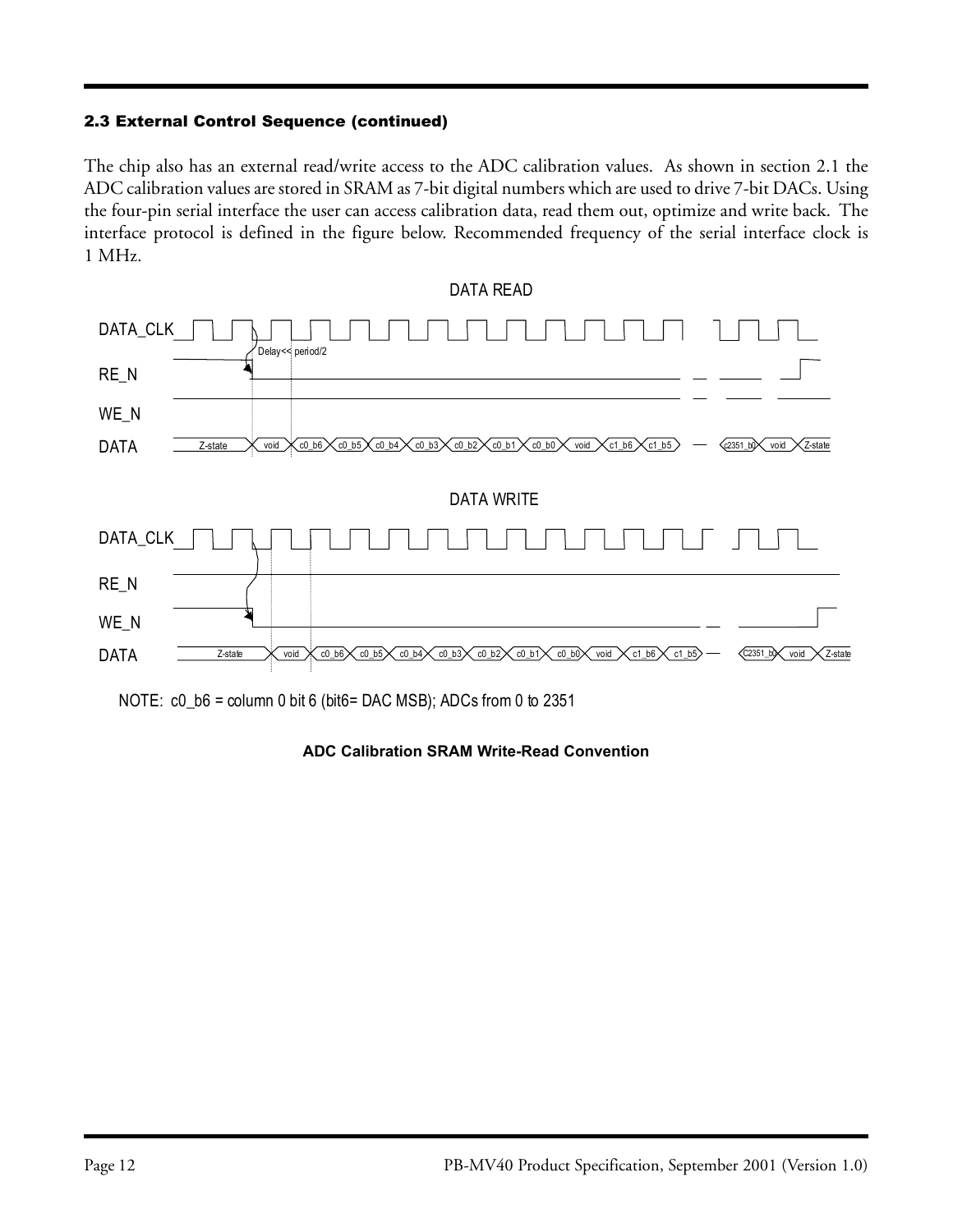### 2.4 Electronic Shutter

The PB-MV40 utilizes an electronic rolling shutter (ERS). To understand the ERS some key points must be kept in mind. First, referring back to Section 2.3 recall that each time a row is selected (e.g., ROW\_ADDR and ROW\_STRT\_N are applied) all the pixels in the row are read and reset. The read operation ends integration for the selected row and the reset operation defines the start of the next exposure. The integration time for a given row is the time between successive resets and reads for that row. Secondly, it should be noted that the PB-MV40 has a fast rolling reset mode (enabled with ROL\_RST) in which each time a row is selected (e.g., ROW\_ADDR and ROW\_STRT\_N are applied) in addition to the first read and reset there is a second reset allowed for a second row. This essentially allows a doubling of the read/reset sequence in some instances because one row is readout and a second row is reset during a single row processing time.

## **2.4.1 ERS Mode with Exposure Greater than Frame Time (Single Pointer for READ and RESET)**

The PB-MV40 can be operated in an electronic rolling shutter (ERS) mode to control the sensor integration time. When the user wishes to select an integration time that is equal to or exceeds the frame time (i.e., frame readout time), a single READ and RESET POINTER**\*** is used to read data from and reset each row of pixels, as shown in Figure 1. This is done by changing the row address using ROW\_ADDR to point to the appropriate row on the sensor. In a typical application, a sequence of rows is read out repeatedly. The integration time of a row is set by the time elapsed between successive selection of a particular row (a row is selected using the ROW\_ADDR and pulsing ROW\_STRT\_N), as shown in Figure 2. Please recall from Section 2.3 that ROW\_STRT\_N both reads and resets the row specified by ROW\_ADDR. The integration time is simply the inverse of the frame rate (i.e. 60fps  $\rightarrow$ 16 msec integration time) in this mode. At system power-up the user should move the READ and RESET POINTER, along the pixel array, row by row, to reset all pixels and start integration.

**\***RESET POINTER and READ POINTER are not signals generated by the sensor but rather user-generated constructs utilized here to illustrate the ERS concept.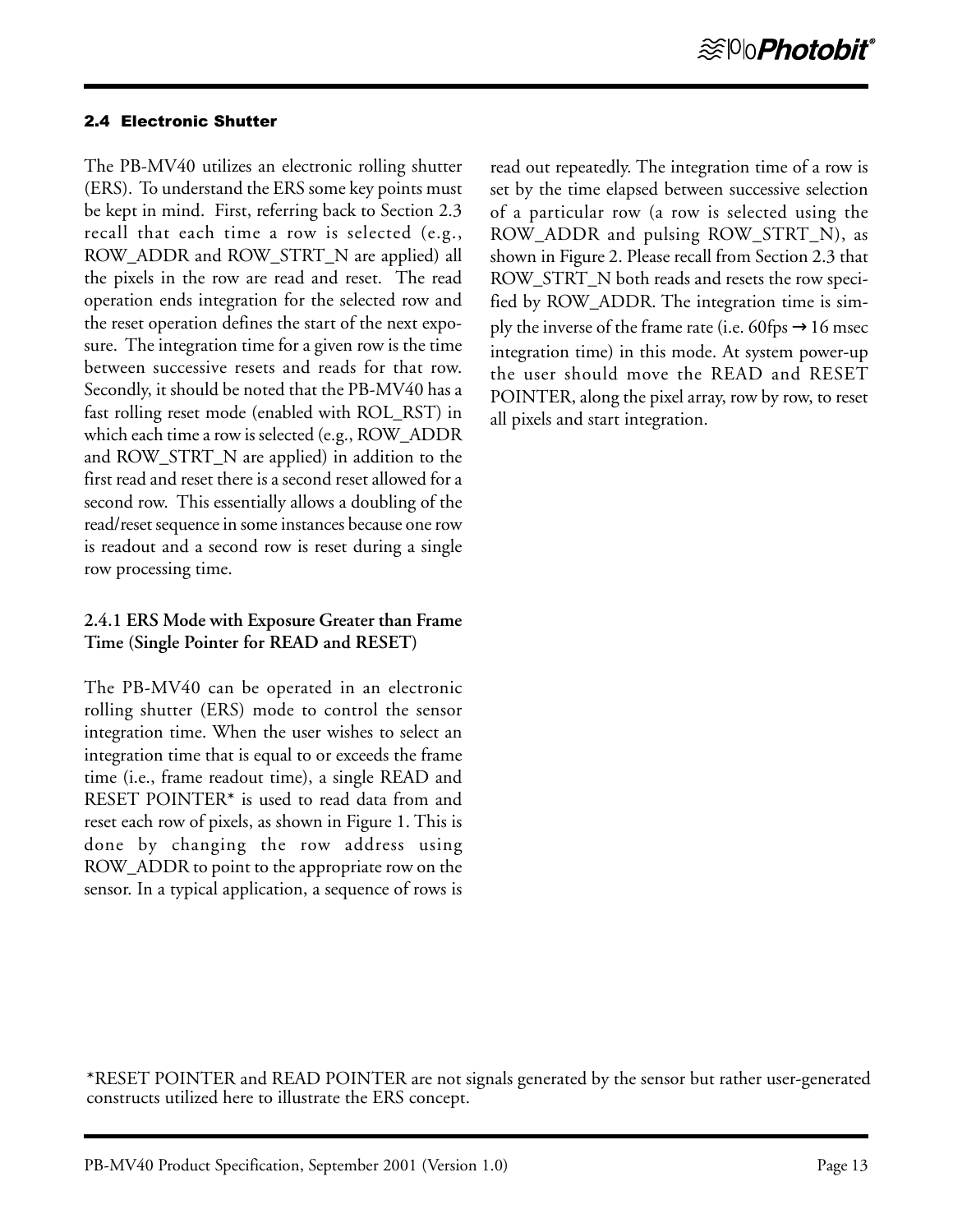### 2.4 Electronic Shutter

**2.4.1 ERS Mode with Exposure Greater than Frame Time (Single Pointer for READ and RESET) (continued)**



 **Figure 1. ERS With a Single Pointer for READ or RESET**



 **Figure 2. Reading a window of 5 rows (starting with row 10 of the array) with a single READ and RESET pointer**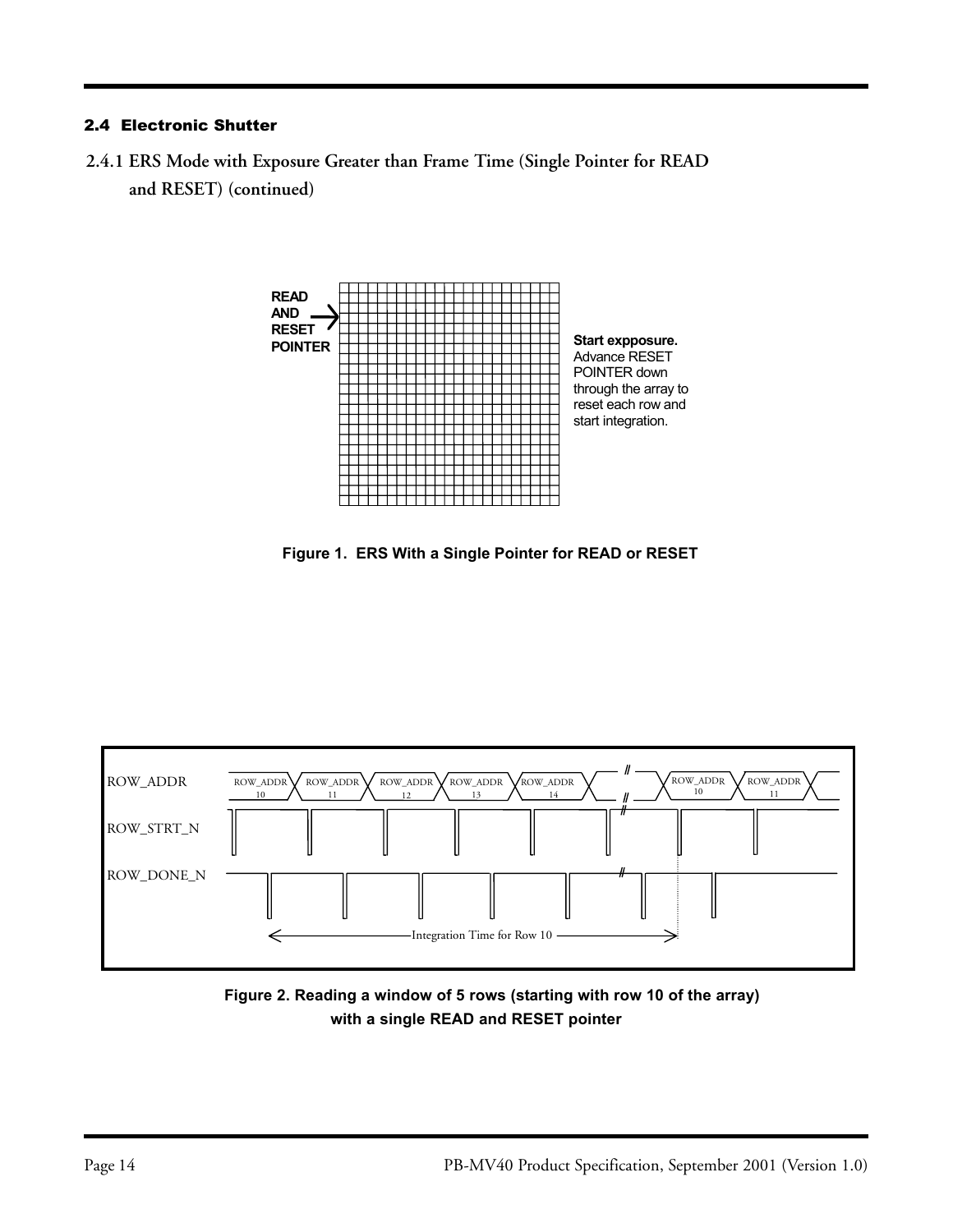



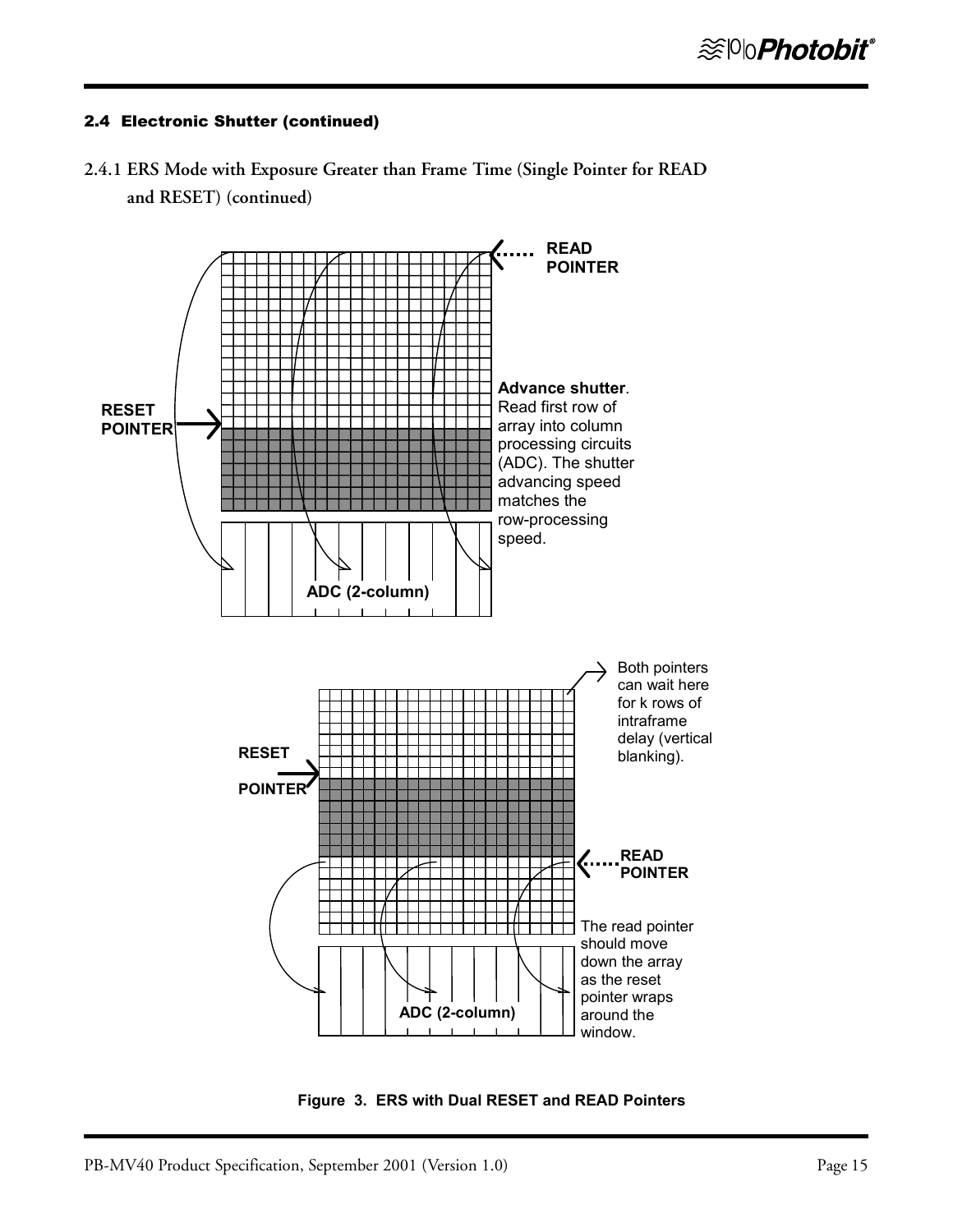# **2.4.2 ERS Mode with Exposure Less than Frame Time (Dual READ and RESET Pointers)**

When the user wishes to select an integration time that is less than the frame time, separate pointers can be used for reading a row and resetting a row. The user can still use the ROW\_STRT\_N pulse to initiate both row read and row reset. However, using ROW\_STRT\_N to initiate reset only is not time efficient because it causes two address pointers to be used on each row cycle, thus the effective frame rate is two times less compared to full-frame integration mode. An efficient way to reset rows is through the use of the ROL\_RST control. When this input is HIGH, pixel reset appears twice during row time, the first time during row readout sequence (clocks 1-66), and the second time during clocks 66-128. It is recommended that the user change the address from the read address to the reset address at the 66th clock. When the address is switched from the current row read address to the current row reset address the selected row gets reset (without read and ADC conversion) to start a new integration. Both of these address pointers are controlled by the user-supplied ROW\_ADDR input. In each row cycle, the first address (READ POINTER) is used to read data from a row. The second address (RESET POINTER) is used only to reset another row. This sets the starting point of integration for that row. The row read by the READ POINTER had been reset by the RESET POINTER during a previous cycle. The difference between the value of the READ POINTER and the RESET POINTER sets the integration time, as shown in Figure 3. After system power-up, the user should move the RESET POINTER along the pixel array, row by row, while the READ POINTER stays in place. When the RESET POINTER reaches the desired row number and integration time, the READ POINTER should start moving along the pixel array. When the READ POINTER reaches the bottom (last row) of the pixel array, it should wrap around and go back to the top. The RESET POINTER should never catch up with the READ POINTER.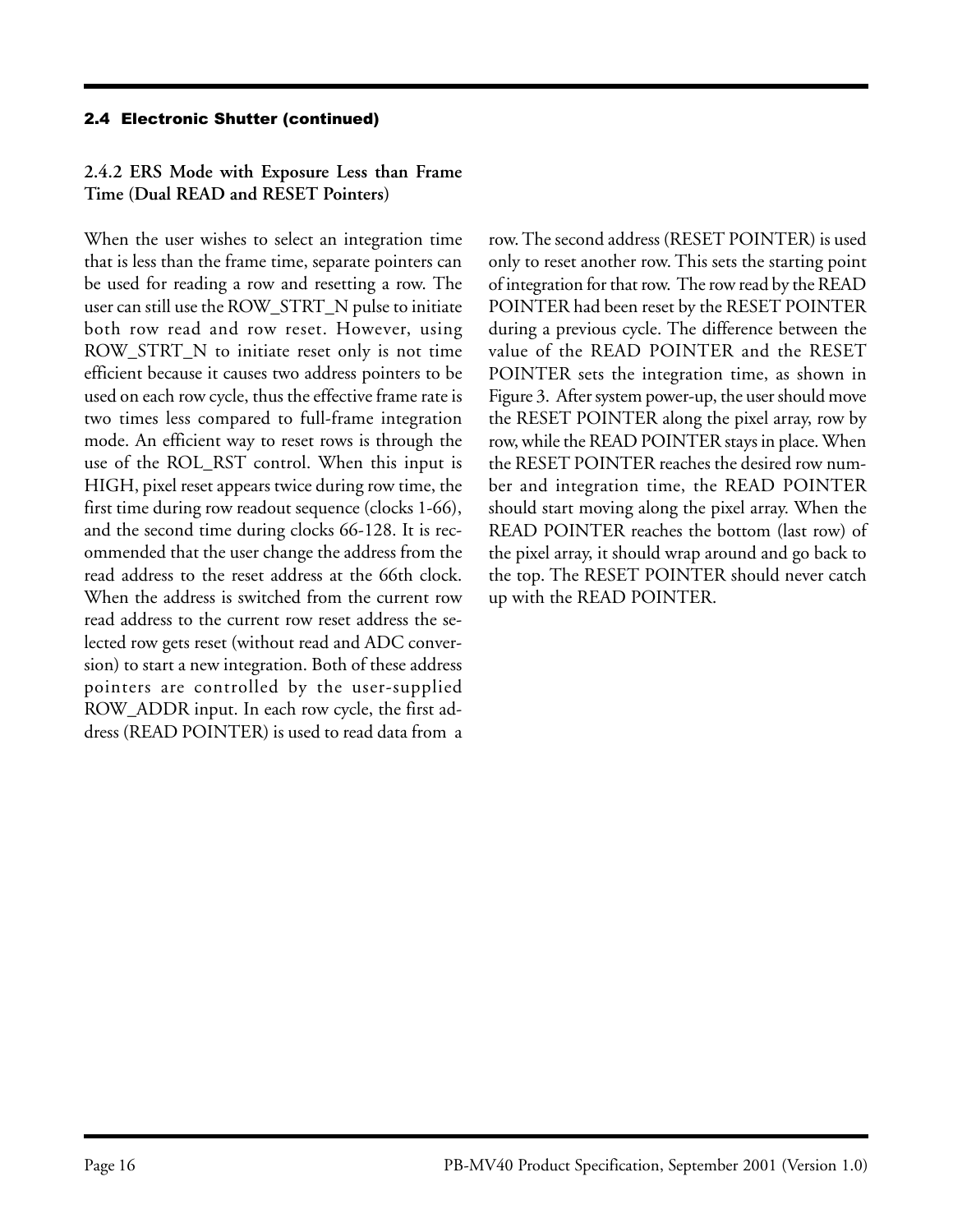# **2.4.2 ERS Mode with Exposure Less than Frame Time (Dual Pointer for READ and RESET Pointers) (continued)**

The Row Read Cycle diagram in Figure 4 indicates the signal relationships. Address1 is the READ POINTER address. ROW\_STRT\_N is only used to read this row. After the pixel row in Address1 is read, a jump is made to Address 2 (RESET POINTER). The row of Address2 is then reset but not readout.



**Figure 4. Row Read Cycle with ROL\_RST Enabled**

Figure 5 illustrates the ERS pictorially. In this example, integration time = (Address1 - Address2) \* (Row Time). For example, if Row Time is ~2 µsec (~66 MHz clock), and the user wants 1 msec integration time, set Address1 = Address2 + 500. The minimum integration time is one row time.



In order to obtain the best performance from the initial image, it is recommended that the user reset the entire pixel array to set the starting point of integration for this initial image. The timing for resetting the array should be identical to the frame time for the subsequent image.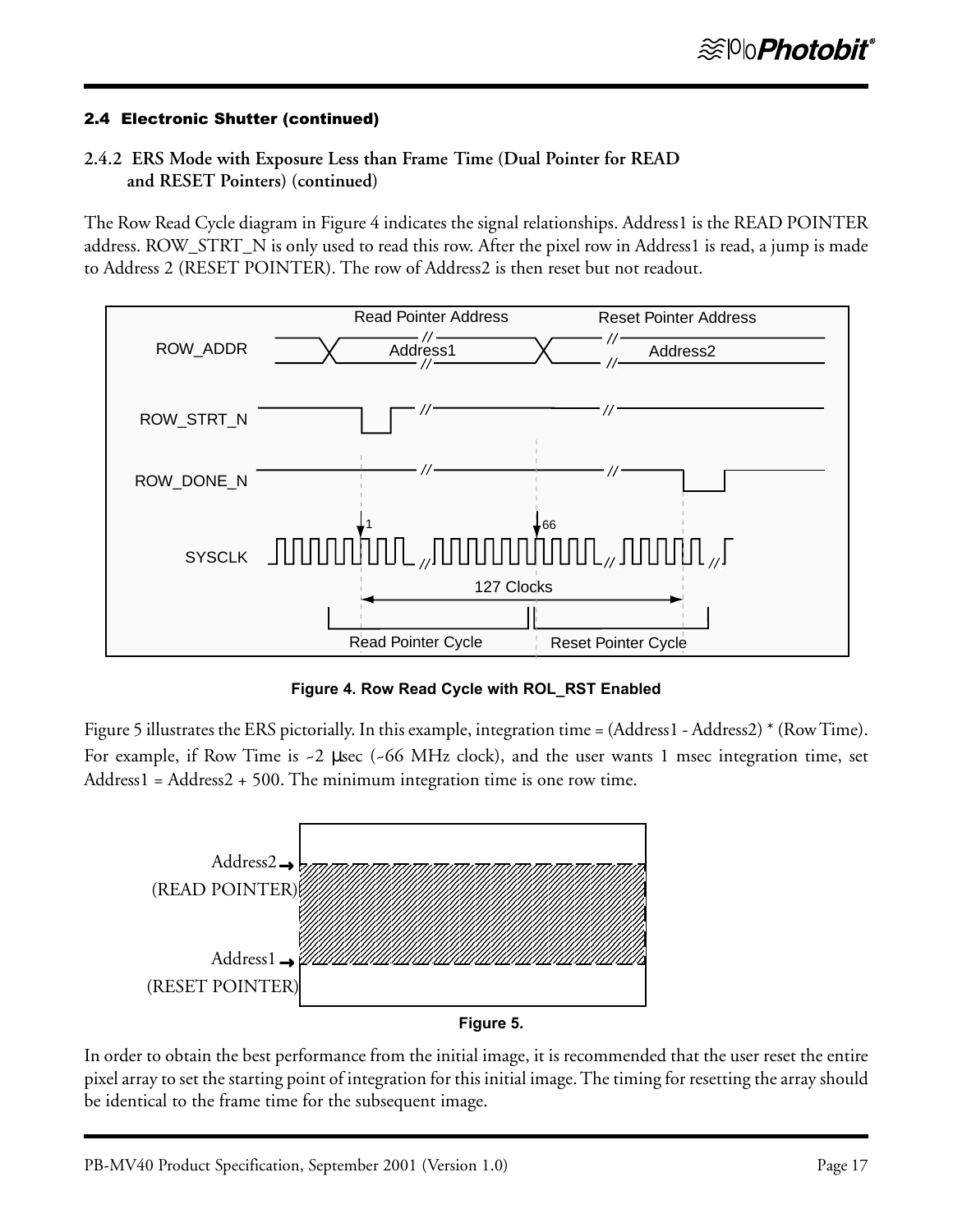# **2.4.3 Single Shot**

Sensor can be paused for some time and then the user decides to capture one image. Please note that the integration time for each row ends with read of the row. To provide the same integration time for all rows the following procedure is recommended:

- RESET all rows, one by one, to initiate integration. Apply ROW\_STRT\_N pulse every time the address is changed. Do not use LD\_SHFT\_N and DATA\_READ\_EN\_N pulses.
- READ all rows to end integration and read data out. Apply ROW\_STRT\_N pulse to each row. After ROW\_DONE\_N echo, apply LD\_SHFT\_N and DATA\_READ\_EN\_N pulses to read the data out and apply new ROW\_STRT\_N pulse.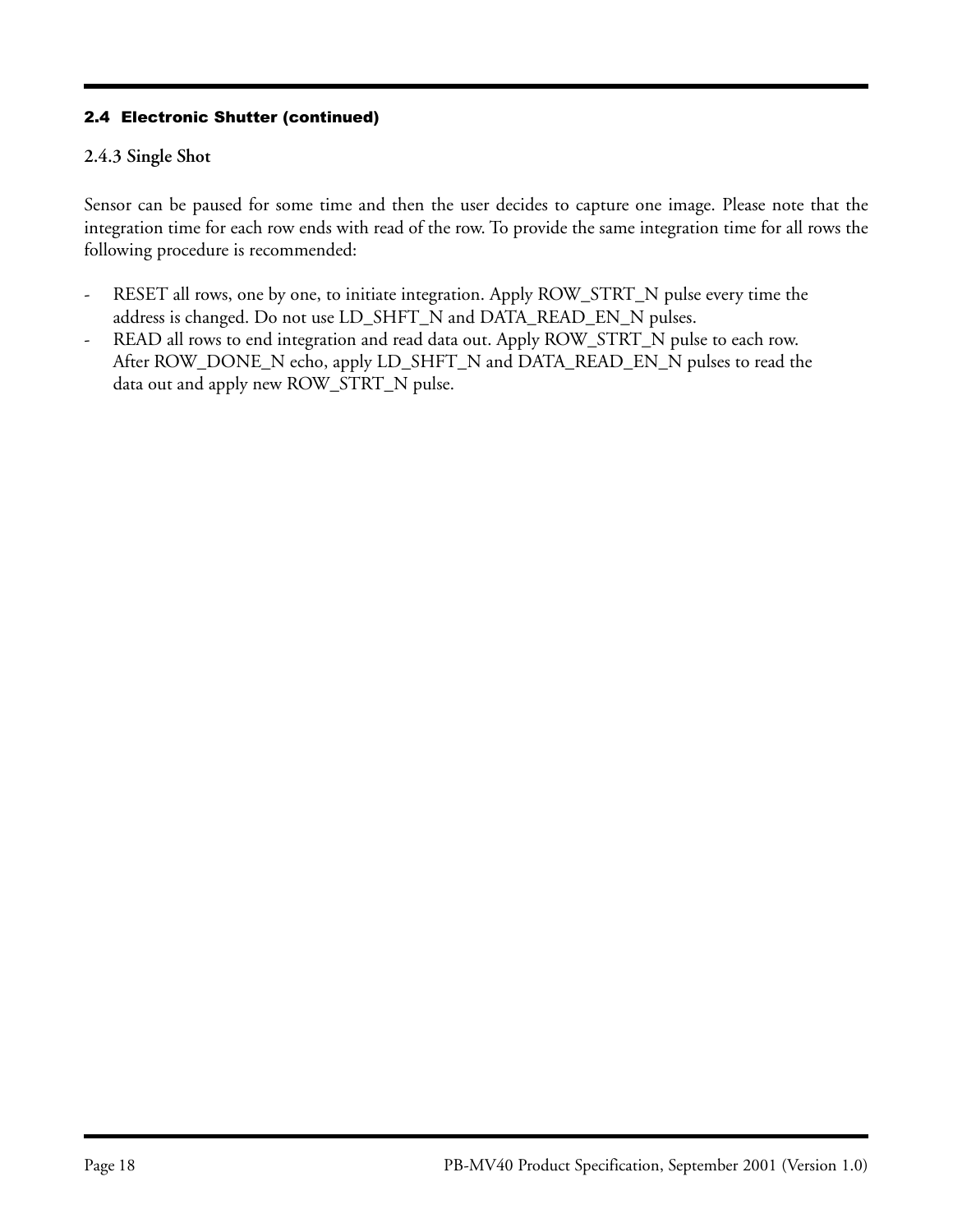### **2.4.4 Using Pulsed Light to Achieve Parallel Image Acquisition in Sensor with Electronic Rolling Shutter (ERS)**

In typical CMOS active-pixel sensors pixels are read and reset row by row. Integration of photo- and darkcurrent in photodetectors starts with photodector reset. The particular row of pixels gets reset during the readout. The sequential nature of row addressing can not provide simultaneous start and end of the integration for all pixels in the array. Consequently the sensors with rolling shutters are usually referred to as sensors that are unable to "freeze the motion". If the sensor is under dim lighting, and it is possible to use pulsed light for illuminating the scene, one can realize freeze-frame acquisition by pulsing the light between two frames as shown below. Integration still starts at different times for various rows, but integration time (duration) is the same for all rows and it includes exposure time.

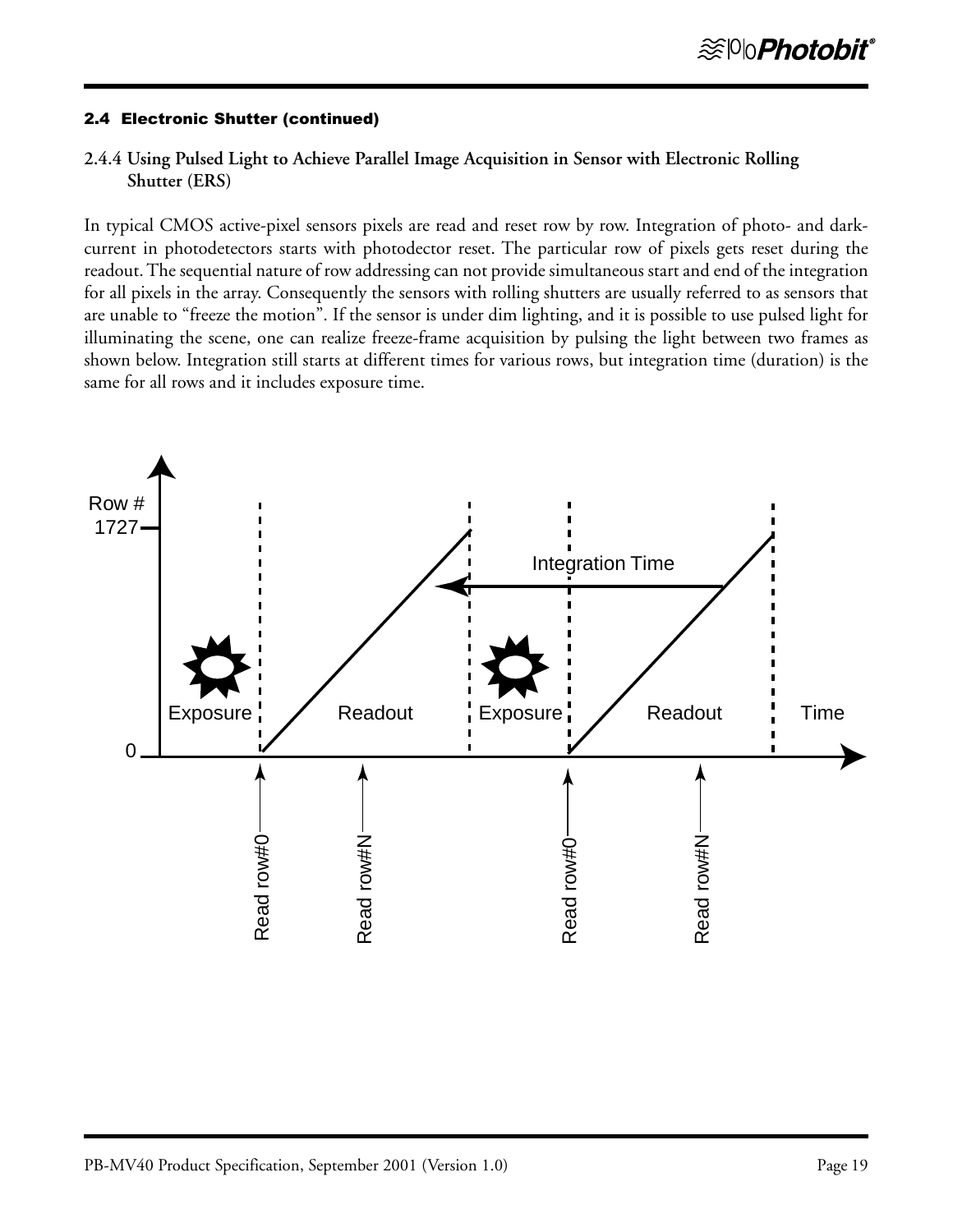### **2.4.5 Partial Scan Examples**

The PB-MV40 can be partially scanned by sub-sampling rows. The user may select which rows and how many rows to include in a partial scan. For example, with a 66-megahertz clock, a row time is approximately 2.3 microseconds, resulting in the following possiblities:

> 1 row in frame: ~400,000 frames per second 10 rows in frame: ~40,000 frames per second 108 rows in frame: ~4,000 frames per second 216 rows in frame: ~2,000 frames per second 432 rows in frame: ~1,000 frames per second 864 rows in frame: ~500 frames per second 1,728 rows in frame: ~250 frames per second ...etc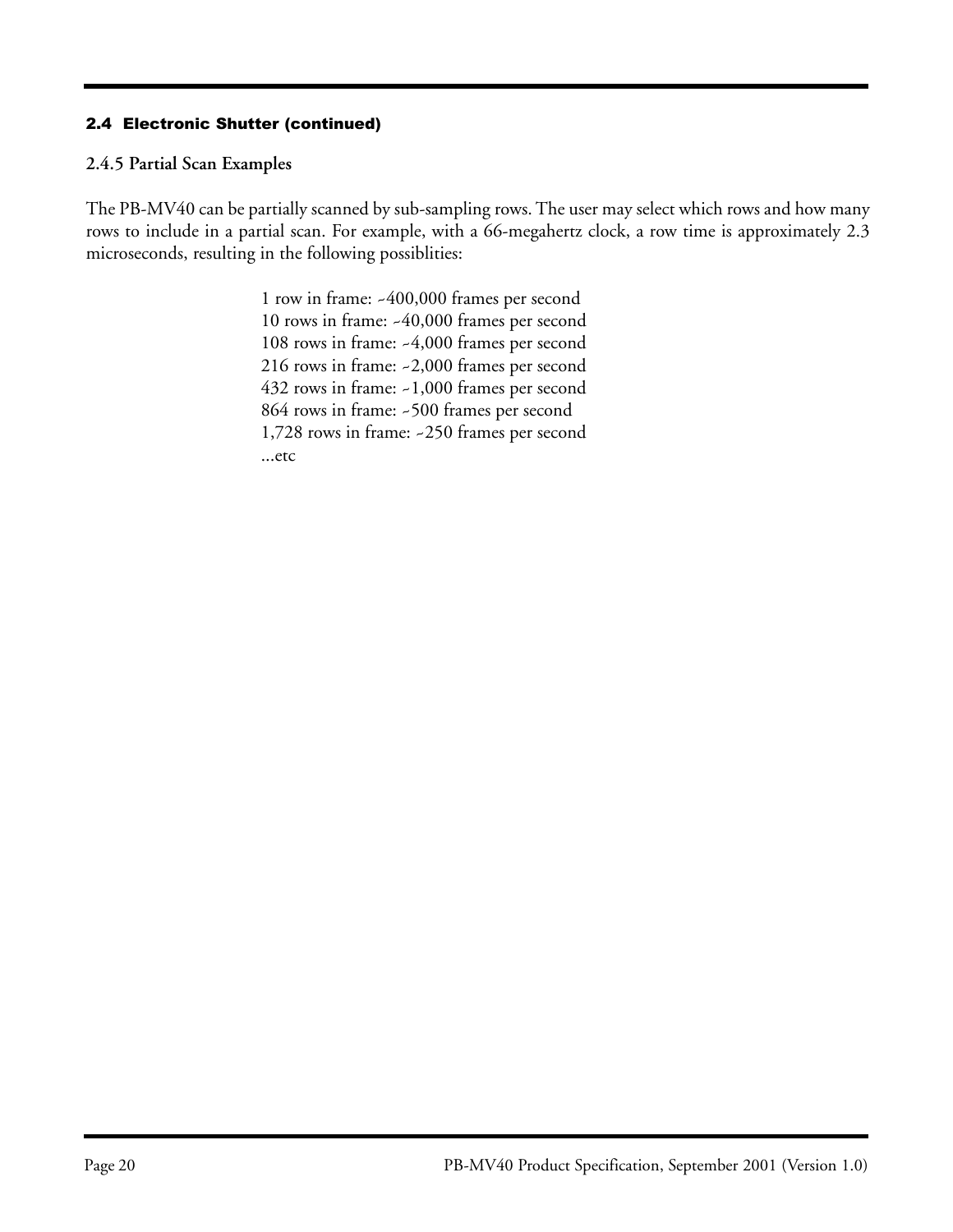### 2.5 Pin Descriptions

| <b>Signal Name</b> | <b>Function</b>                                                                                                                | Pin Number(s)   |
|--------------------|--------------------------------------------------------------------------------------------------------------------------------|-----------------|
| <b>SYSCLK</b>      | Clock input for entire chip. Maximum design<br>frequency is 66 MHz. Clock duty cycle should be                                 | J <sub>2</sub>  |
|                    | 55% ±10% for operation at speeds $\leq$ 200 fps.                                                                               |                 |
|                    | For operation at speeds >200 fps a clock duty cycle                                                                            |                 |
|                    | of 60% ±5% (i.e., clock is high 60% of the time and<br>low 40% of the time) is recommended.                                    |                 |
| ROW_STRT_N         | Starts ADC conversion of the pixel row (defined                                                                                | J3              |
|                    | by the row address) content. A two-clock cycle-wide<br>active-low pulse.                                                       |                 |
| ROW_DONE_N         | A two-cycle-wide pulse that indicates that processing                                                                          | L1              |
|                    | of the currently addressed row has been completed.                                                                             |                 |
| LD_SHFT_N          | An active-low signal that places the recently                                                                                  | J1              |
|                    | converted row of data into output register for output, enables                                                                 |                 |
|                    | the sense amps and resets the column counter.                                                                                  |                 |
| DATA_READ_EN_N     | An active-low signal that enables the output data                                                                              | J4              |
|                    | multiplexer and causes the sixteen (16) 10-bit output ports to<br>be updated with data on the rising edge of the system clock. |                 |
|                    | Column counter skips data when this input is high.                                                                             |                 |
|                    | May always be low.                                                                                                             |                 |
| CAL_STRT_N         | Starts the calibration process for the ADC. This is a two-clock                                                                | K1              |
|                    | cycle-wide active-low pulse. This pulse must not be activated                                                                  |                 |
|                    | for 1 microsecond after either power-up or removal of sensor                                                                   |                 |
|                    | from standby state.                                                                                                            |                 |
| CAL_DONE_N         | A two-clock cycle-wide active-low pulse that indicates the<br>ADC has completed its calibration operation.                     | K4              |
| VREF <sub>2</sub>  | ADC reference used for the calibration operation. Adjustable                                                                   | M18             |
|                    | external voltage from 0.4 to 1.5 V is recommended. User voltage                                                                |                 |
|                    | source must supply a transient current of 20 mA at a                                                                           |                 |
|                    | frequency of 500 kHz with a 2% duty cycle. Decoupling capacitors                                                               |                 |
|                    | shown in Section 2.6 are usually sufficient to filter out this                                                                 |                 |
|                    | required current transient.                                                                                                    |                 |
| <b>DATA</b>        | Serial input/output of ADC calibration DAC values.                                                                             | P17             |
| DATA_CLK           | Serial interface clock for ADC calibration DAC values.                                                                         | P18             |
| WE_N               | Recommended frequency is ~1 MHz.<br>An active-low envelope signal that enables the writing of                                  | N <sub>16</sub> |
|                    | ADC calibration DAC values to the sensor.                                                                                      |                 |
| $RE_N$             | An active-low envelope signal that enables the reading of ADC                                                                  | P <sub>19</sub> |
|                    | calibration DAC values from the sensor.                                                                                        |                 |
| DARK_OFF_EN_N      | A low input enables common mode dark offset to all pixels.                                                                     | V19             |
|                    | The value of the offset is defined by VREF3 and VCLAMP3.                                                                       |                 |
|                    | Subtracts a fixed offset pre-ADC. Signal is pulled up on-chip.                                                                 |                 |
|                    |                                                                                                                                |                 |
|                    |                                                                                                                                |                 |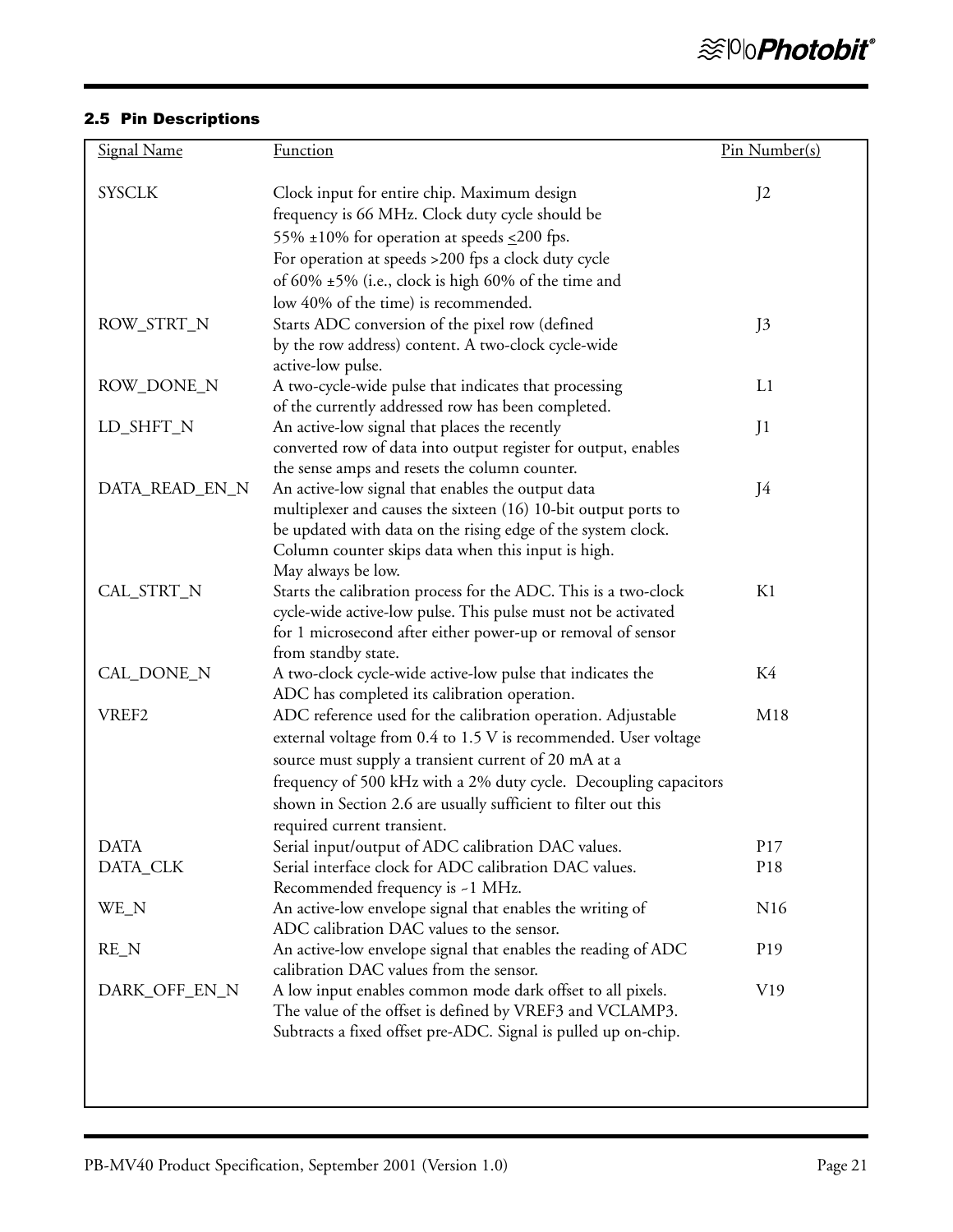| <b>Signal Name</b> | <b>Function</b>                                                                                                                                                                                                                                                                                                                                                                                                                                                                                                                                                  | <u>Pin Number(s)</u>                                                  |
|--------------------|------------------------------------------------------------------------------------------------------------------------------------------------------------------------------------------------------------------------------------------------------------------------------------------------------------------------------------------------------------------------------------------------------------------------------------------------------------------------------------------------------------------------------------------------------------------|-----------------------------------------------------------------------|
| VREF3              | Dark offset cancellation positive input reference, tied<br>to the pedastal voltage to be added to the signal.<br>Adjustable external voltage from 0 to 3.0V is<br>recommended. User voltage source must supply a<br>transient current of 40 mA at a frequency of 500 kHz<br>with a 2% duty cycle. Decoupling capacitors shown in<br>Section 2.6 are usually sufficient to filter out this required<br>current transient.                                                                                                                                         | N17                                                                   |
| VCLAMP3            | Dark offset cancellation negative input reference.<br>Adjustable external voltage from 0 to 3.0V is<br>recommended. User voltage source must supply a<br>transient current of 40 mA at a frequency of 500 kHz<br>with a 2% duty cycle. Decoupling capacitors shown in<br>Section 2.6 are usually sufficient to filter out this required<br>current transient.                                                                                                                                                                                                    | K18                                                                   |
| VREF1              | ADC reference input voltage that sets the maximum<br>input signal level and thus sets the size of the least significant<br>bit (LSB) in the analog to digital conversion process. The reference<br>value can be used like a global gain adjustment. Adjustable<br>external voltage from 0.25 to 1.5 V is recommended.<br>User voltage source must supply a transient current of 100 mA<br>at a frequency of 500 kHz with a 2% duty cycle. Decoupling<br>capacitors shown in Section 2.6 are usually sufficient to filter<br>out this required current transient. | N <sub>15</sub> , N <sub>19</sub> , J <sub>17</sub> , G <sub>15</sub> |
| VREF4              | ADC reference input. User voltage source must supply a transient<br>current of 100 mA at a frequency of 500 kHz with a 2% duty cycle.<br>Decoupling capacitors shown in Section 2.6 are usually<br>sufficient to filter out this required current transient.                                                                                                                                                                                                                                                                                                     | K15                                                                   |
| VLN1               | Bias setting for pixel source follower operating<br>current. Generated on-chip. Decoupling capacitor is<br>recommended. Range (0.5 to 1.2V) can also be adjusted<br>externally for better performance. Impedance: 10kOhm, 10pF.                                                                                                                                                                                                                                                                                                                                  | M19                                                                   |
| VLN2               | Bias setting voltage for ADC. Generated on-chip. Decoupling<br>capacitor is recommended. Range (0.8 to 1.1V) can also be adjusted<br>externally for better performance. Impedance: 10kOhm, 10pF.                                                                                                                                                                                                                                                                                                                                                                 | L18                                                                   |
| <b>VLP</b>         | Bias setting voltage for the column source follower<br>operating current.Generated on-chip. Decoupling<br>capacitor is recommended. Range (1.0 to 2.3V) can also be adjusted<br>externally for better performance. Impedance: 10kOhm, 10pF.                                                                                                                                                                                                                                                                                                                      | L16                                                                   |
| LRST_N             | Global logic reset function (asynchronous). Active-low pulse.<br>This signal also automatically initiates an ADC calibration sequence.                                                                                                                                                                                                                                                                                                                                                                                                                           | K2                                                                    |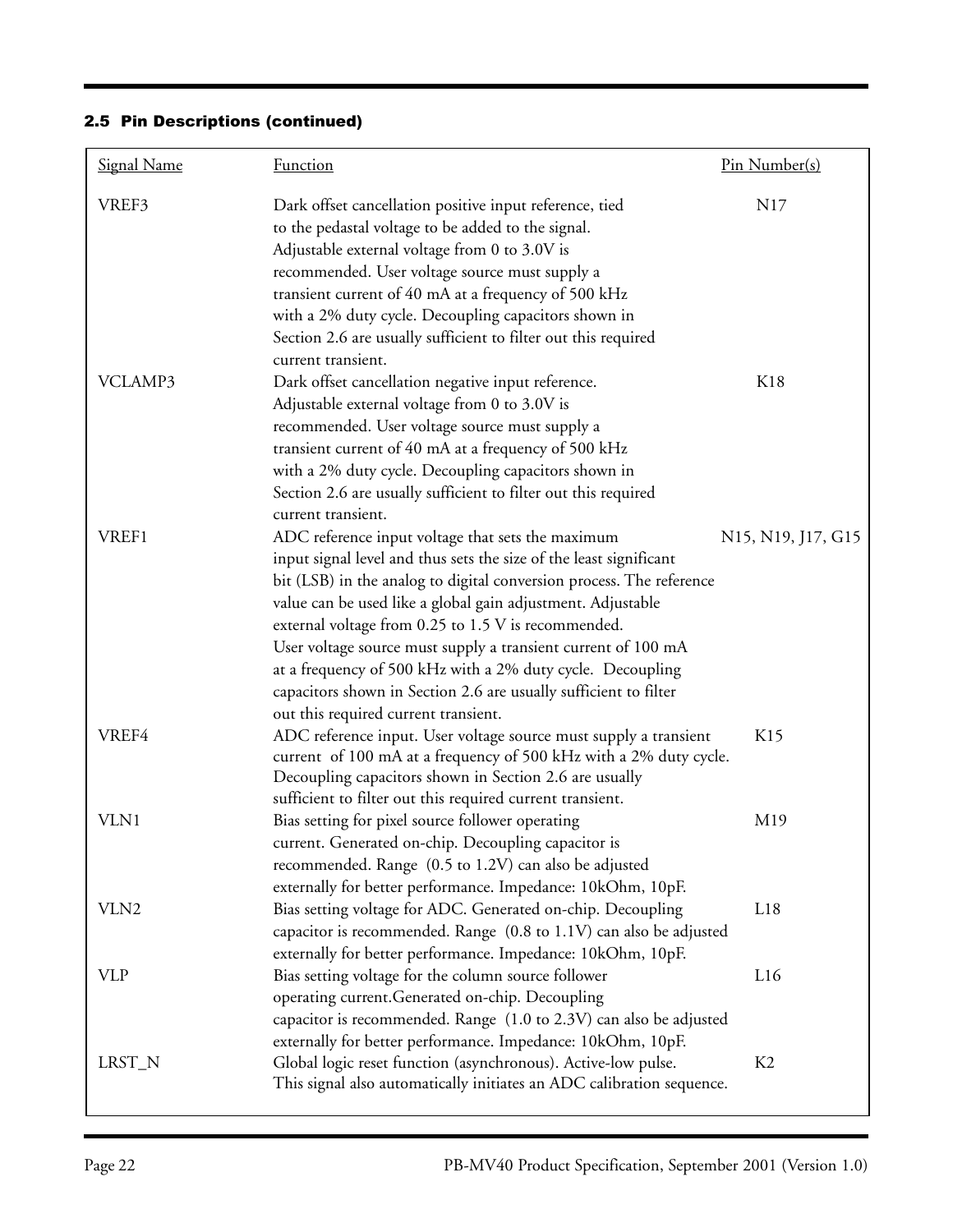| <b>Signal Name</b> | <b>Function</b>                                                                                 | Pin Number(s)   |
|--------------------|-------------------------------------------------------------------------------------------------|-----------------|
| STANDBY_N          | A low input sets the sensor in a low power mode.                                                | H <sub>3</sub>  |
|                    | (Allow 1 microsecond before calibrating, after coming                                           |                 |
|                    | out of this mode). Signal is pulled up on-chip.                                                 |                 |
| PIXEL_CLK_OUT      | Data synchronous output. User may prefer to use this pin as                                     | H1              |
|                    | data clock instead of SYSCLK.                                                                   |                 |
| ROL_RST            | An active-high envelope signal that enables a faster rolling reset                              | R <sub>19</sub> |
|                    | of the array. When unused must be grounded.                                                     |                 |
| ROW_ADDR [10:0]    | 10-bit bus (0 to 1723, bottom to top) that controls which                                       |                 |
|                    | pixel row is being processed or read out. An asychronous                                        |                 |
|                    | (unclocked) digital input. Must be held valid for at least                                      |                 |
|                    | 70 SYSCLK cycles. Bit 10 is the MSB.                                                            |                 |
| ROW_ADDR0          |                                                                                                 |                 |
| ROW_ADDR1          |                                                                                                 |                 |
| ROW_ADDR2          |                                                                                                 |                 |
| ROW_ADDR3          |                                                                                                 |                 |
| ROW_ADDR4          |                                                                                                 |                 |
| <b>ROW ADDR5</b>   |                                                                                                 |                 |
| ROW_ADDR6          |                                                                                                 |                 |
| ROW_ADDR7          |                                                                                                 |                 |
| ROW_ADDR8          |                                                                                                 |                 |
| ROW_ADDR9          |                                                                                                 |                 |
| ROW_ADDR10         |                                                                                                 |                 |
| DATA [159:0]       | Pixel data output bus that is sixteen pixels (160 bits) wide.                                   |                 |
|                    | Bit 0 is the LSB (least significant bit) of the lowest order                                    |                 |
|                    | pixel. In the group of sixteen pixels being output, bit 9 is the<br>MSB (most significant bit). |                 |
| DATA0              |                                                                                                 |                 |
| DATA1              |                                                                                                 |                 |
| DATA2              |                                                                                                 |                 |
| DATA3              |                                                                                                 |                 |
| DATA4              |                                                                                                 |                 |
| DATA5              |                                                                                                 |                 |
| DATA6              |                                                                                                 |                 |
| DATA7              |                                                                                                 |                 |
| DATA8              |                                                                                                 |                 |
| DATA9              |                                                                                                 |                 |
| DATA10             |                                                                                                 |                 |
| DATA11             |                                                                                                 |                 |
| DATA12             |                                                                                                 |                 |
| DATA13             |                                                                                                 |                 |
| DATA14             |                                                                                                 |                 |
| DATA15             |                                                                                                 |                 |
| DATA16             |                                                                                                 |                 |
|                    |                                                                                                 |                 |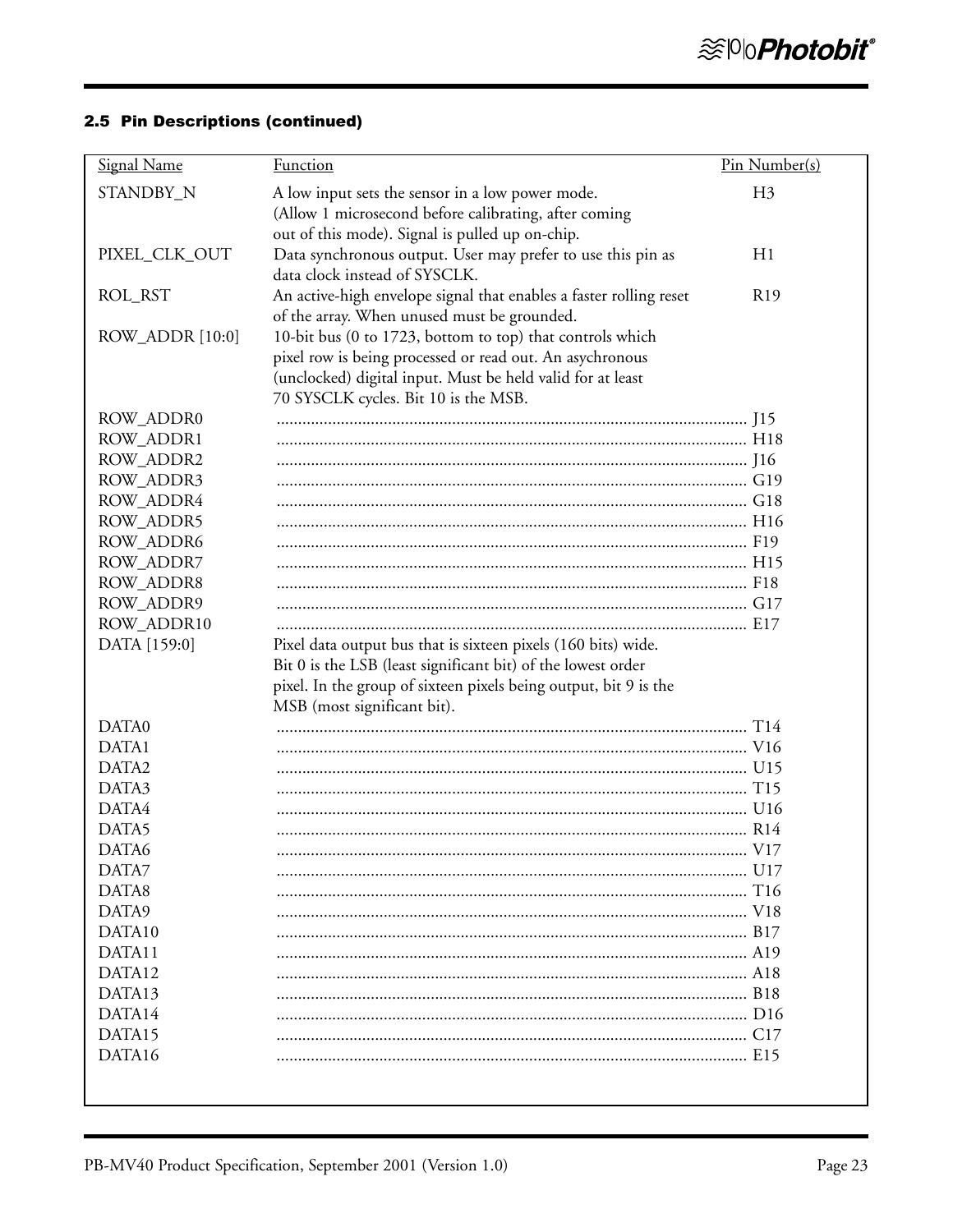| DATA17<br>DATA18<br>DATA19<br>DATA20<br>DATA21<br>DATA22<br>DATA23<br>DATA24<br>DATA25<br>DATA26<br>DATA27<br>DATA28<br>DATA29<br>DATA30<br>DATA31<br>DATA32<br>DATA33<br>DATA34<br>DATA35<br>DATA36<br>DATA37<br>DATA38<br>DATA39<br>DATA40<br>DATA41<br>DATA42<br>DATA43<br>DATA44<br>DATA45<br>DATA46<br>DATA47<br>DATA48<br>DATA49<br>DATA50<br>DATA51<br>DATA52<br>DATA53<br>DATA54<br>DATA55<br>DATA56<br>DATA57<br>DATA58<br>DATA59<br>DATA60<br>DATA61 | Signal Name | Function | Pin Number(s) |
|----------------------------------------------------------------------------------------------------------------------------------------------------------------------------------------------------------------------------------------------------------------------------------------------------------------------------------------------------------------------------------------------------------------------------------------------------------------|-------------|----------|---------------|
|                                                                                                                                                                                                                                                                                                                                                                                                                                                                |             |          |               |
|                                                                                                                                                                                                                                                                                                                                                                                                                                                                |             |          |               |
|                                                                                                                                                                                                                                                                                                                                                                                                                                                                |             |          |               |
|                                                                                                                                                                                                                                                                                                                                                                                                                                                                |             |          |               |
|                                                                                                                                                                                                                                                                                                                                                                                                                                                                |             |          |               |
|                                                                                                                                                                                                                                                                                                                                                                                                                                                                |             |          |               |
|                                                                                                                                                                                                                                                                                                                                                                                                                                                                |             |          |               |
|                                                                                                                                                                                                                                                                                                                                                                                                                                                                |             |          |               |
|                                                                                                                                                                                                                                                                                                                                                                                                                                                                |             |          |               |
|                                                                                                                                                                                                                                                                                                                                                                                                                                                                |             |          |               |
|                                                                                                                                                                                                                                                                                                                                                                                                                                                                |             |          |               |
|                                                                                                                                                                                                                                                                                                                                                                                                                                                                |             |          |               |
|                                                                                                                                                                                                                                                                                                                                                                                                                                                                |             |          |               |
|                                                                                                                                                                                                                                                                                                                                                                                                                                                                |             |          |               |
|                                                                                                                                                                                                                                                                                                                                                                                                                                                                |             |          |               |
|                                                                                                                                                                                                                                                                                                                                                                                                                                                                |             |          |               |
|                                                                                                                                                                                                                                                                                                                                                                                                                                                                |             |          |               |
|                                                                                                                                                                                                                                                                                                                                                                                                                                                                |             |          |               |
|                                                                                                                                                                                                                                                                                                                                                                                                                                                                |             |          |               |
|                                                                                                                                                                                                                                                                                                                                                                                                                                                                |             |          |               |
|                                                                                                                                                                                                                                                                                                                                                                                                                                                                |             |          |               |
|                                                                                                                                                                                                                                                                                                                                                                                                                                                                |             |          |               |
|                                                                                                                                                                                                                                                                                                                                                                                                                                                                |             |          |               |
|                                                                                                                                                                                                                                                                                                                                                                                                                                                                |             |          |               |
|                                                                                                                                                                                                                                                                                                                                                                                                                                                                |             |          |               |
|                                                                                                                                                                                                                                                                                                                                                                                                                                                                |             |          |               |
|                                                                                                                                                                                                                                                                                                                                                                                                                                                                |             |          |               |
|                                                                                                                                                                                                                                                                                                                                                                                                                                                                |             |          |               |
|                                                                                                                                                                                                                                                                                                                                                                                                                                                                |             |          |               |
|                                                                                                                                                                                                                                                                                                                                                                                                                                                                |             |          |               |
|                                                                                                                                                                                                                                                                                                                                                                                                                                                                |             |          |               |
|                                                                                                                                                                                                                                                                                                                                                                                                                                                                |             |          |               |
|                                                                                                                                                                                                                                                                                                                                                                                                                                                                |             |          |               |
|                                                                                                                                                                                                                                                                                                                                                                                                                                                                |             |          |               |
|                                                                                                                                                                                                                                                                                                                                                                                                                                                                |             |          |               |
|                                                                                                                                                                                                                                                                                                                                                                                                                                                                |             |          |               |
|                                                                                                                                                                                                                                                                                                                                                                                                                                                                |             |          |               |
|                                                                                                                                                                                                                                                                                                                                                                                                                                                                |             |          |               |
|                                                                                                                                                                                                                                                                                                                                                                                                                                                                |             |          |               |
|                                                                                                                                                                                                                                                                                                                                                                                                                                                                |             |          |               |
|                                                                                                                                                                                                                                                                                                                                                                                                                                                                |             |          |               |
|                                                                                                                                                                                                                                                                                                                                                                                                                                                                |             |          |               |
|                                                                                                                                                                                                                                                                                                                                                                                                                                                                |             |          |               |
|                                                                                                                                                                                                                                                                                                                                                                                                                                                                |             |          |               |
|                                                                                                                                                                                                                                                                                                                                                                                                                                                                |             |          |               |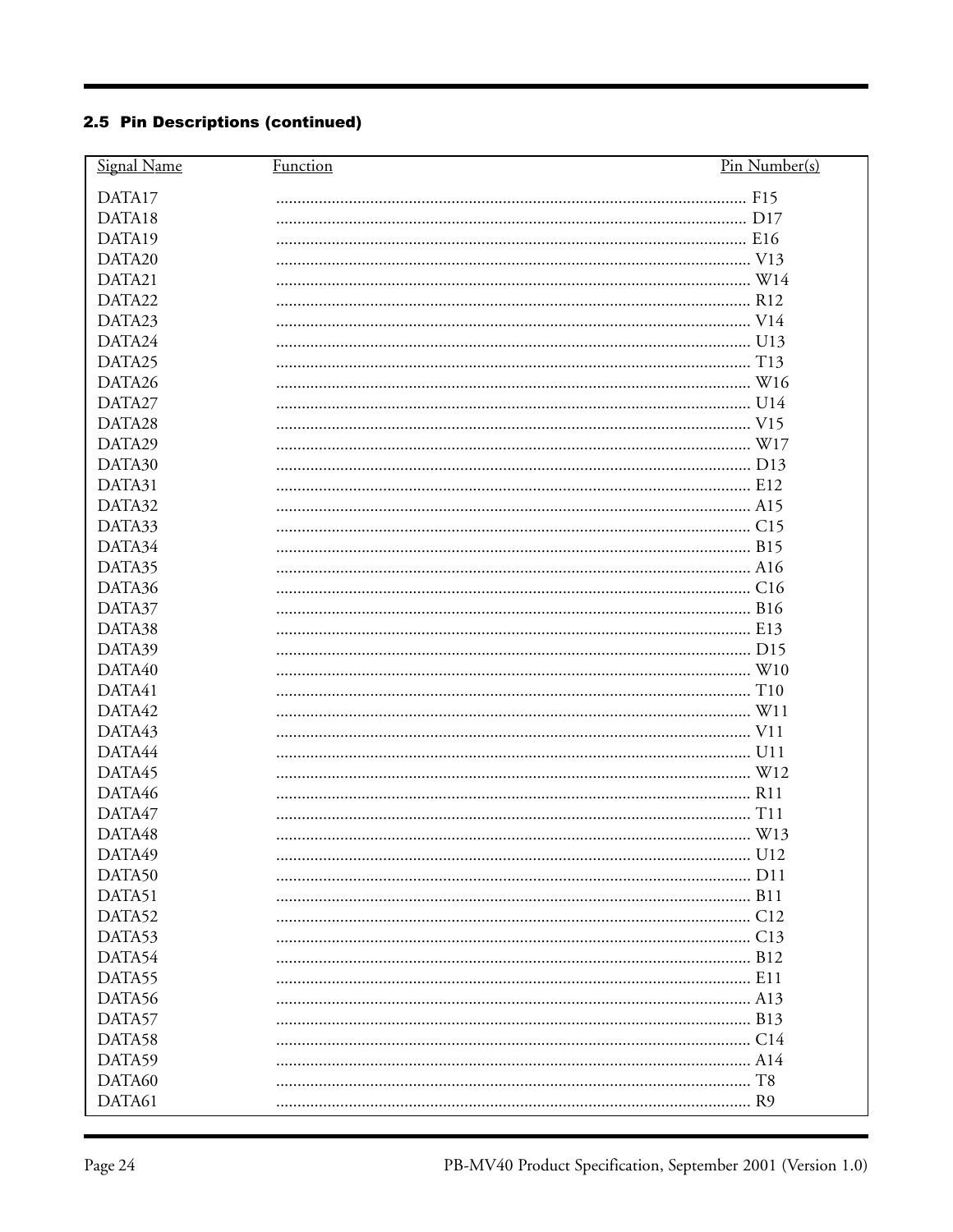| Signal Name | <b>Function</b> | Pin Number(s) |
|-------------|-----------------|---------------|
| DATA62      |                 |               |
| DATA63      |                 |               |
| DATA64      |                 |               |
| DATA65      |                 |               |
| DATA66      |                 |               |
| DATA67      |                 |               |
| DATA68      |                 |               |
| DATA69      |                 |               |
| DATA70      |                 |               |
| DATA71      |                 |               |
| DATA72      |                 |               |
| DATA73      |                 |               |
| DATA74      |                 |               |
| DATA75      |                 |               |
| DATA76      |                 |               |
| DATA77      |                 |               |
| DATA78      |                 |               |
| DATA79      |                 |               |
| DATA80      |                 |               |
| DATA81      |                 |               |
| DATA82      |                 |               |
| DATA83      |                 |               |
| DATA84      |                 |               |
| DATA85      |                 |               |
| DATA86      |                 |               |
| DATA87      |                 |               |
| DATA88      |                 |               |
| DATA89      |                 |               |
| DATA90      |                 |               |
| DATA91      |                 |               |
| DATA92      |                 |               |
| DATA93      |                 |               |
| DATA94      |                 |               |
| DATA95      |                 |               |
| DATA96      |                 |               |
| DATA97      |                 |               |
| DATA98      |                 |               |
| DATA99      |                 |               |
| DATA100     |                 |               |
| DATA101     |                 |               |
| DATA102     |                 |               |
| DATA103     |                 |               |
| DATA104     |                 |               |
| DATA105     |                 |               |
|             |                 |               |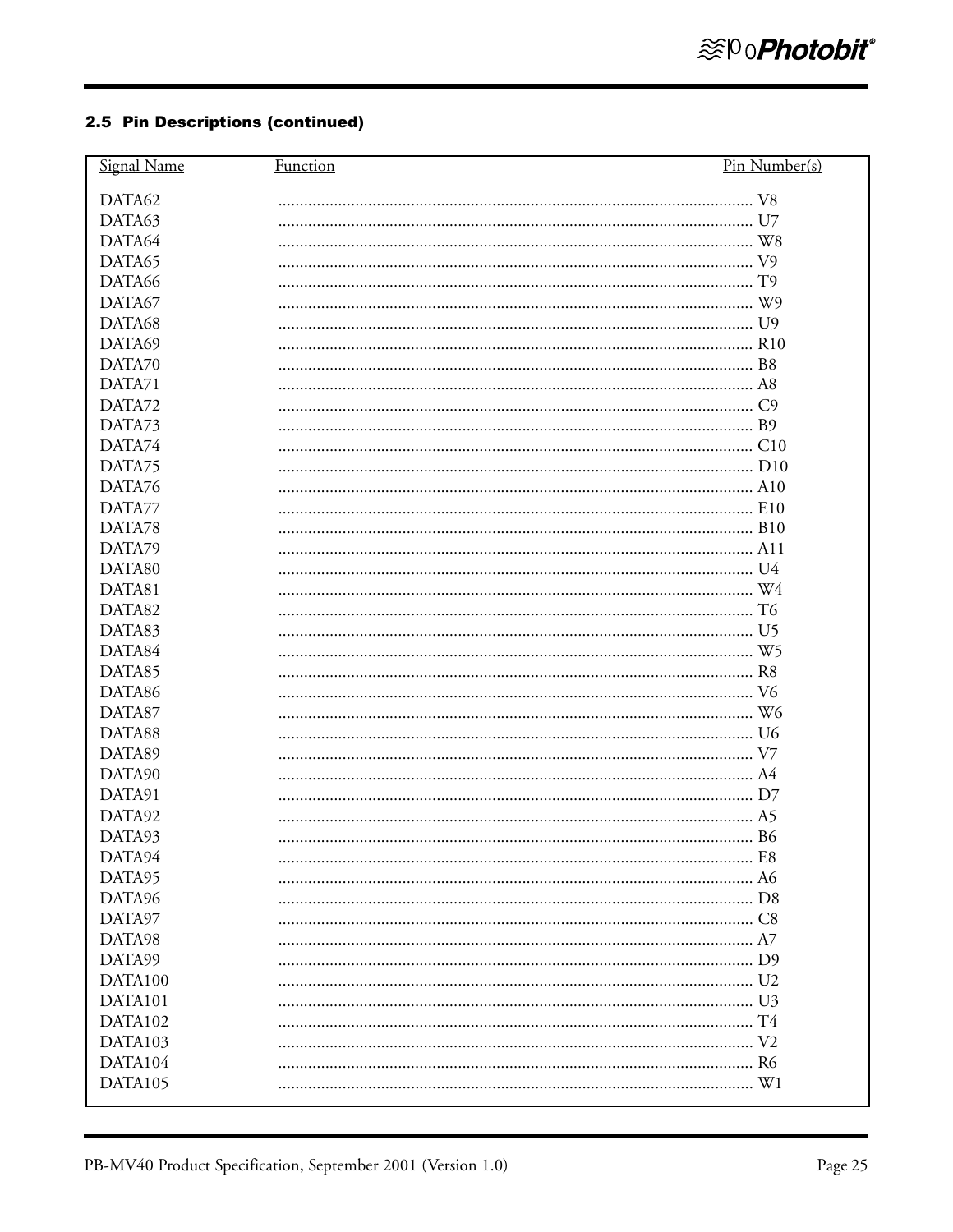| DATA106<br>DATA107<br>DATA108<br>DATA109<br>DATA110<br>DATA111<br>DATA112<br>DATA113<br>DATA114<br>DATA115<br>DATA116<br>DATA117<br>DATA118<br>DATA119<br>DATA120<br>DATA121<br>DATA122<br>DATA123<br>DATA124<br>DATA125<br>DATA126<br>DATA127<br>DATA128<br>DATA129<br>DATA130<br>DATA131<br>DATA132<br>DATA133<br>DATA134<br>DATA135<br>DATA136<br>DATA137<br>DATA138<br>DATA139<br>DATA140<br>DATA141<br>DATA142<br>DATA143<br>DATA144<br>DATA145<br>DATA146<br>DATA147<br>DATA148<br>DATA149 | Signal Name | Function | Pin Number(s) |
|--------------------------------------------------------------------------------------------------------------------------------------------------------------------------------------------------------------------------------------------------------------------------------------------------------------------------------------------------------------------------------------------------------------------------------------------------------------------------------------------------|-------------|----------|---------------|
|                                                                                                                                                                                                                                                                                                                                                                                                                                                                                                  |             |          |               |
|                                                                                                                                                                                                                                                                                                                                                                                                                                                                                                  |             |          |               |
|                                                                                                                                                                                                                                                                                                                                                                                                                                                                                                  |             |          |               |
|                                                                                                                                                                                                                                                                                                                                                                                                                                                                                                  |             |          |               |
|                                                                                                                                                                                                                                                                                                                                                                                                                                                                                                  |             |          |               |
|                                                                                                                                                                                                                                                                                                                                                                                                                                                                                                  |             |          |               |
|                                                                                                                                                                                                                                                                                                                                                                                                                                                                                                  |             |          |               |
|                                                                                                                                                                                                                                                                                                                                                                                                                                                                                                  |             |          |               |
|                                                                                                                                                                                                                                                                                                                                                                                                                                                                                                  |             |          |               |
|                                                                                                                                                                                                                                                                                                                                                                                                                                                                                                  |             |          |               |
|                                                                                                                                                                                                                                                                                                                                                                                                                                                                                                  |             |          |               |
|                                                                                                                                                                                                                                                                                                                                                                                                                                                                                                  |             |          |               |
|                                                                                                                                                                                                                                                                                                                                                                                                                                                                                                  |             |          |               |
|                                                                                                                                                                                                                                                                                                                                                                                                                                                                                                  |             |          |               |
|                                                                                                                                                                                                                                                                                                                                                                                                                                                                                                  |             |          |               |
|                                                                                                                                                                                                                                                                                                                                                                                                                                                                                                  |             |          |               |
|                                                                                                                                                                                                                                                                                                                                                                                                                                                                                                  |             |          |               |
|                                                                                                                                                                                                                                                                                                                                                                                                                                                                                                  |             |          |               |
|                                                                                                                                                                                                                                                                                                                                                                                                                                                                                                  |             |          |               |
|                                                                                                                                                                                                                                                                                                                                                                                                                                                                                                  |             |          |               |
|                                                                                                                                                                                                                                                                                                                                                                                                                                                                                                  |             |          |               |
|                                                                                                                                                                                                                                                                                                                                                                                                                                                                                                  |             |          |               |
|                                                                                                                                                                                                                                                                                                                                                                                                                                                                                                  |             |          |               |
|                                                                                                                                                                                                                                                                                                                                                                                                                                                                                                  |             |          |               |
|                                                                                                                                                                                                                                                                                                                                                                                                                                                                                                  |             |          |               |
|                                                                                                                                                                                                                                                                                                                                                                                                                                                                                                  |             |          |               |
|                                                                                                                                                                                                                                                                                                                                                                                                                                                                                                  |             |          |               |
|                                                                                                                                                                                                                                                                                                                                                                                                                                                                                                  |             |          |               |
|                                                                                                                                                                                                                                                                                                                                                                                                                                                                                                  |             |          |               |
|                                                                                                                                                                                                                                                                                                                                                                                                                                                                                                  |             |          |               |
|                                                                                                                                                                                                                                                                                                                                                                                                                                                                                                  |             |          |               |
|                                                                                                                                                                                                                                                                                                                                                                                                                                                                                                  |             |          |               |
|                                                                                                                                                                                                                                                                                                                                                                                                                                                                                                  |             |          |               |
|                                                                                                                                                                                                                                                                                                                                                                                                                                                                                                  |             |          |               |
|                                                                                                                                                                                                                                                                                                                                                                                                                                                                                                  |             |          |               |
|                                                                                                                                                                                                                                                                                                                                                                                                                                                                                                  |             |          |               |
|                                                                                                                                                                                                                                                                                                                                                                                                                                                                                                  |             |          |               |
|                                                                                                                                                                                                                                                                                                                                                                                                                                                                                                  |             |          |               |
|                                                                                                                                                                                                                                                                                                                                                                                                                                                                                                  |             |          |               |
|                                                                                                                                                                                                                                                                                                                                                                                                                                                                                                  |             |          |               |
|                                                                                                                                                                                                                                                                                                                                                                                                                                                                                                  |             |          |               |
|                                                                                                                                                                                                                                                                                                                                                                                                                                                                                                  |             |          |               |
|                                                                                                                                                                                                                                                                                                                                                                                                                                                                                                  |             |          |               |
|                                                                                                                                                                                                                                                                                                                                                                                                                                                                                                  |             |          |               |
|                                                                                                                                                                                                                                                                                                                                                                                                                                                                                                  |             |          |               |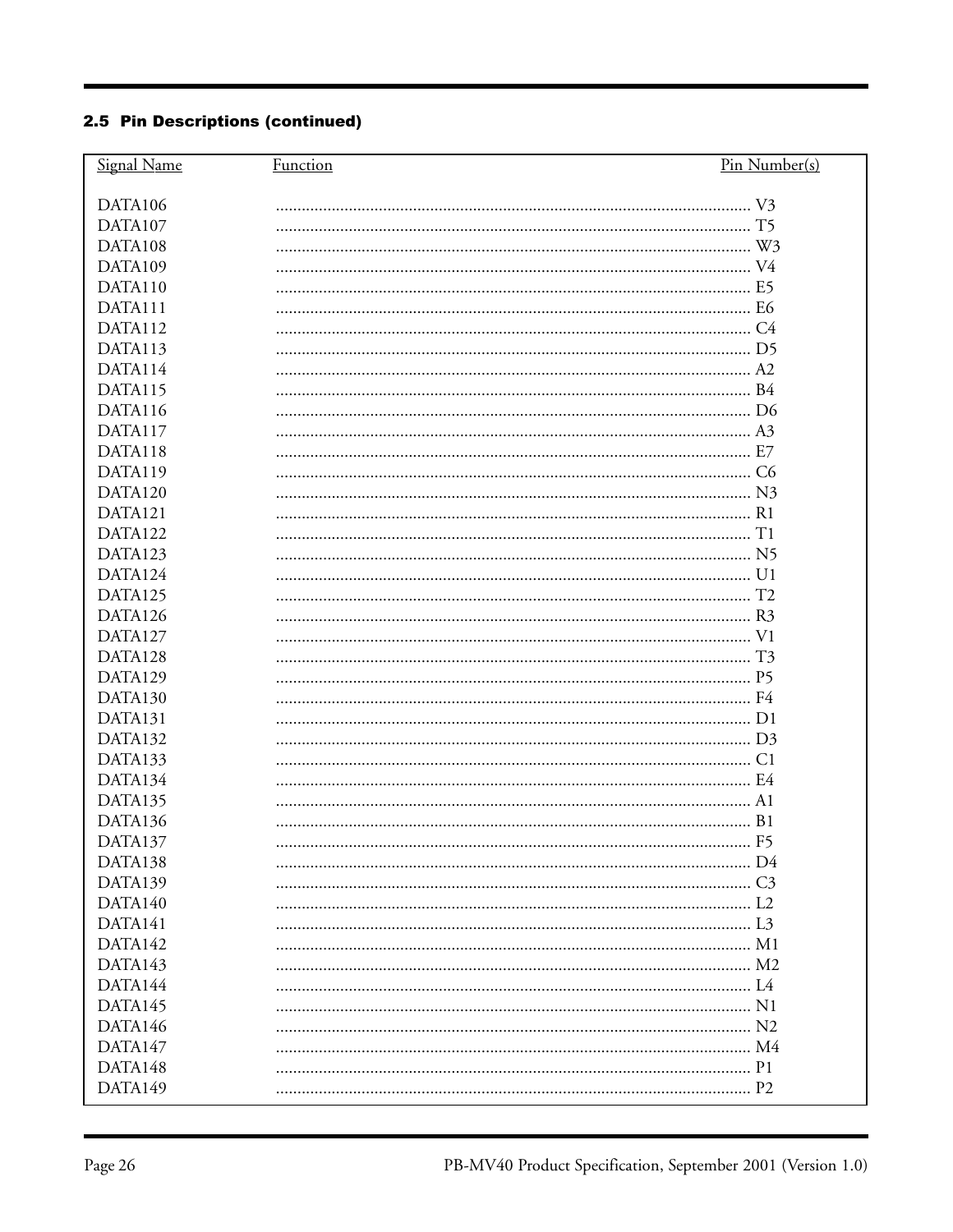| Signal Name      | <b>Function</b>                                                                                                                                                                                                                                                               | Pin Number(s)       |
|------------------|-------------------------------------------------------------------------------------------------------------------------------------------------------------------------------------------------------------------------------------------------------------------------------|---------------------|
| DATA150          |                                                                                                                                                                                                                                                                               |                     |
| DATA151          |                                                                                                                                                                                                                                                                               |                     |
| DATA152          |                                                                                                                                                                                                                                                                               |                     |
| DATA153          |                                                                                                                                                                                                                                                                               |                     |
| DATA154          |                                                                                                                                                                                                                                                                               |                     |
| DATA155          |                                                                                                                                                                                                                                                                               |                     |
| DATA156          |                                                                                                                                                                                                                                                                               |                     |
| DATA157          |                                                                                                                                                                                                                                                                               |                     |
| DATA158          |                                                                                                                                                                                                                                                                               |                     |
| DATA159          |                                                                                                                                                                                                                                                                               |                     |
| <b>VAA</b>       | Power supply for analog processing circuitry                                                                                                                                                                                                                                  | T17, N18, L17,      |
|                  | (column buffers, ADC, and support).                                                                                                                                                                                                                                           | J 19, F17           |
| <b>AGND</b>      | Ground for analog signal processing circuitry.                                                                                                                                                                                                                                | T18, T19, M16,      |
|                  |                                                                                                                                                                                                                                                                               | L19, K16, J18,      |
|                  |                                                                                                                                                                                                                                                                               | G16, E18            |
| VRST_PIX         | Power supply for pixel array. User voltage source must                                                                                                                                                                                                                        | P16, L15, K17, E19  |
|                  | supply a transient current of 10 mA at a frequency of                                                                                                                                                                                                                         |                     |
|                  | 500 kHz or a few amps, once a frame. Recommended                                                                                                                                                                                                                              |                     |
|                  | range is $3.1\pm0.2$ V. Decoupling capacitors as shown in                                                                                                                                                                                                                     |                     |
|                  | Section 2.6 are usually sufficient to filter out                                                                                                                                                                                                                              |                     |
|                  | this required current transient.                                                                                                                                                                                                                                              |                     |
| <b>VDD</b>       | Power supply for core digital circuitry.                                                                                                                                                                                                                                      | G5, R2, U18, D18    |
| <b>DGND</b>      |                                                                                                                                                                                                                                                                               |                     |
| VDD_IO           |                                                                                                                                                                                                                                                                               |                     |
|                  |                                                                                                                                                                                                                                                                               | N4, R4, W2, V5, W7, |
|                  |                                                                                                                                                                                                                                                                               | V10, V12, W15,      |
|                  |                                                                                                                                                                                                                                                                               | W18, P15, H19, B19, |
|                  |                                                                                                                                                                                                                                                                               | E14, D14, D12, C11, |
|                  |                                                                                                                                                                                                                                                                               |                     |
|                  |                                                                                                                                                                                                                                                                               | E9, C7, C5          |
| DGND_IO          |                                                                                                                                                                                                                                                                               |                     |
|                  |                                                                                                                                                                                                                                                                               | M5, P4, R5, R7, T7, |
|                  |                                                                                                                                                                                                                                                                               | U8, U10, T12, R13,  |
|                  |                                                                                                                                                                                                                                                                               | R15, H17, C18, A17, |
|                  |                                                                                                                                                                                                                                                                               | B14, A12, A9, B7,   |
|                  |                                                                                                                                                                                                                                                                               | B5, B3              |
| <b>SUBSTRATE</b> |                                                                                                                                                                                                                                                                               |                     |
|                  | No connect.                                                                                                                                                                                                                                                                   | M17, K19, D19,      |
|                  |                                                                                                                                                                                                                                                                               | C19, W19, U19,      |
|                  |                                                                                                                                                                                                                                                                               | R17, R18, M15       |
|                  |                                                                                                                                                                                                                                                                               |                     |
|                  | NOTE: The user may want to allow for the following changes in a potential future upgrade of the PB-MV40: R19 may become a digital<br>control input to the sensor; M15 may become a digital control input to the sensor; W19 may become a digital control input to the sensor; |                     |
|                  | M17 may become an analog bias input to the sensor (0-3.3V); K19 may become an analog bias input to the sensor (0-3.3V); D19 may                                                                                                                                               |                     |

become an analog bias input to the sensor (0-3.3V); C19 may become an analog bias input to the sensor (0-3.3V).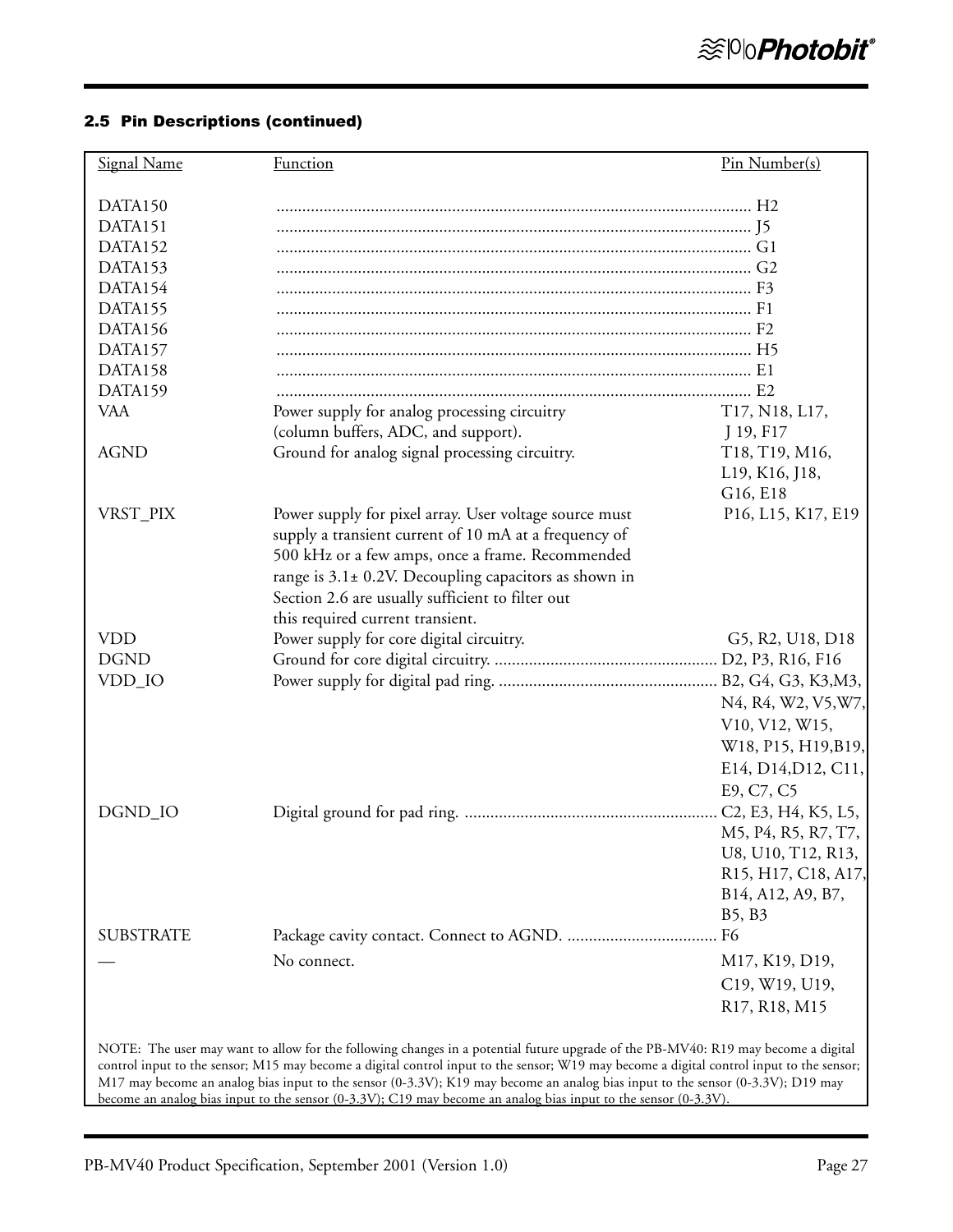#### 2.6 Board Connections

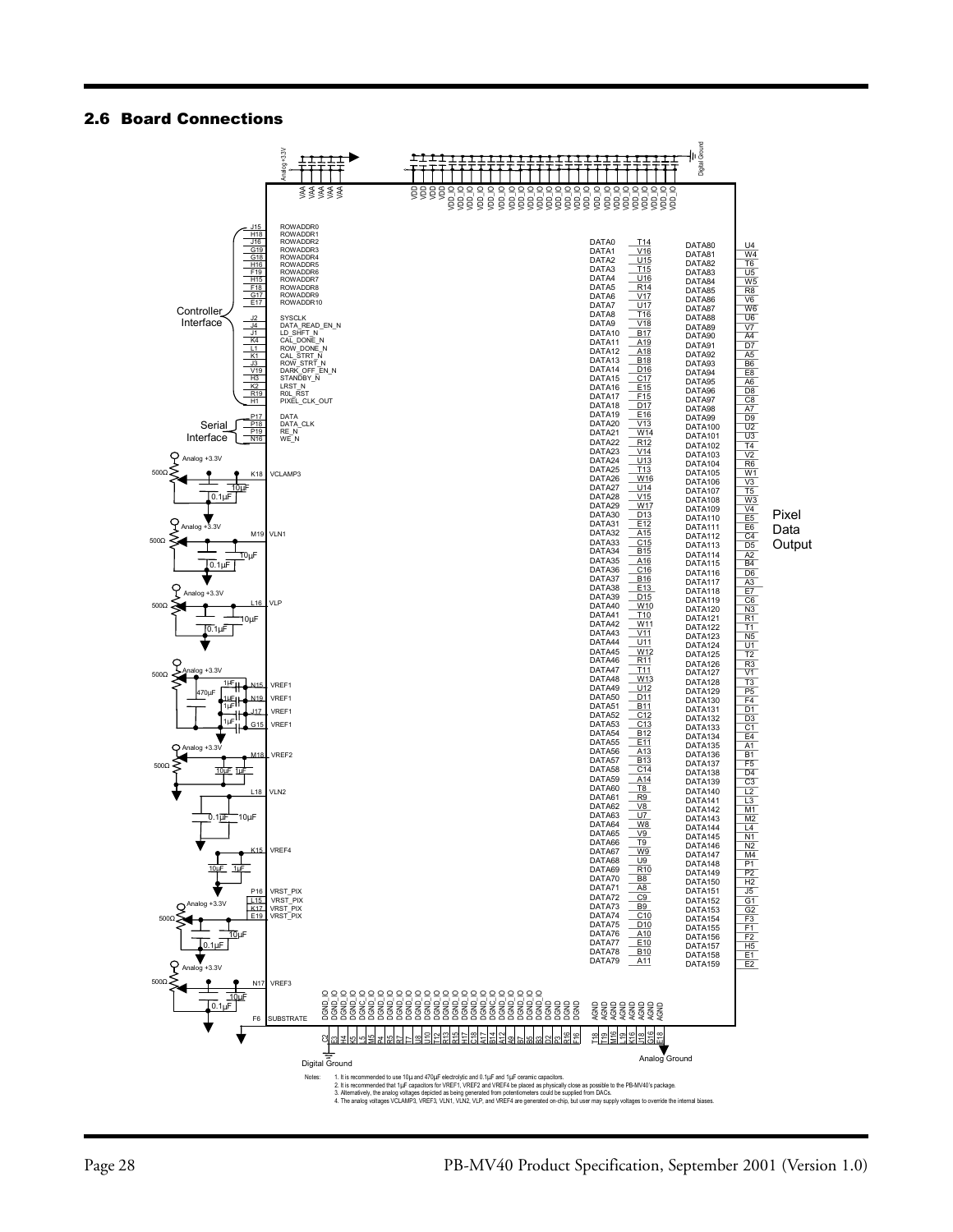# 2.7 Electrical Specification

| <b>Symbol</b> | Characteristic                 | Condition                   | <u>Min.</u> | <u>Typ.</u> | <u>Max.</u> | <u>Unit</u> |
|---------------|--------------------------------|-----------------------------|-------------|-------------|-------------|-------------|
| Tplh          | Data output propagation        |                             |             |             |             | ns          |
|               | delay for low to high trans.   |                             |             |             |             |             |
| Tphl          | Data output propogation delay  |                             |             |             |             | ns          |
|               | for high to low trans.         |                             |             |             |             |             |
| Tsetup        | Setup time for input to SYSCLK | $V$ in = $V$ pwr or $V$ gnd |             |             |             | ns          |
| Thold         | Hold time for input to SYSCLK  | Vpwr=Min, VOH min           |             |             |             | ns          |

**AC Electrical Characteristics** (Vsupply = 3.3V ± 0.3V)

| DC Electrical Characteristics (Vsupply = $3.5V \pm 0.5V$ ) |                                |                             |                  |              |                     |      |
|------------------------------------------------------------|--------------------------------|-----------------------------|------------------|--------------|---------------------|------|
| Symbol                                                     | Characteristic                 | Condition                   | Min.             | Typ.         | Max.                | Unit |
| <b>VLP</b>                                                 | <b>Bias for Column Buffers</b> |                             | 1.0              | 1.9          | 2.3                 | V    |
| VREF1                                                      | Reference for ADC              |                             | 0.25             | 1.0          | 1.5                 | V    |
| VREF2                                                      | Reference for ADC              |                             |                  |              |                     |      |
|                                                            | Calibration                    |                             | 0.4              | 0.7          | 1.5                 | V    |
| VREF3                                                      | Dark offset (positive)         |                             | $\boldsymbol{0}$ | 0.15         | 3.0                 | V    |
| VLN1                                                       | Bias for pixel source follower |                             | 0.5              | 1.0          | 1.2                 | V    |
| VLN2                                                       | Bias for ADC                   |                             | 0.8              | Open         | 1.1                 |      |
| VRST_PIX                                                   | Pixel Array Power              |                             | 2.9              | 3.1          | 3.3                 | V    |
| VCLAMP3                                                    | Dark offset (negative)         |                             | $\boldsymbol{0}$ | $\Omega$     | 3.0                 | V    |
| VREF4                                                      | Reference for ADC              |                             |                  |              | Open (decoupled) or |      |
|                                                            |                                |                             |                  | $0.25*VREF1$ |                     |      |
| <b>VIH</b>                                                 | Input High Voltage             |                             | 2.0              |              | $V$ pwr+0.3         | V    |
| <b>VIL</b>                                                 | <b>Input Low Voltage</b>       |                             | $-0.3$           |              | 0.8                 | V    |
| <b>IIN</b>                                                 | Input Leakage Current,         |                             |                  |              |                     |      |
|                                                            | No Pullup Resistor             | $V$ in = $V$ pwr or $V$ gnd | $-5$             |              | 5                   | μA   |
| <b>VOH</b>                                                 | Output High Voltage            | $Vpwr=Min$ , IOH=-100µA     | $V$ pwr-0.5      |              |                     | V    |
| <b>VOL</b>                                                 | Output Low Voltage             | Vpwr=Min, IOL=100µA         |                  |              | 0.5                 | V    |
| I <sub>pur</sub> <sup>1</sup>                              | Maximum Supply                 | 66 MHz clock,               |                  |              |                     |      |
|                                                            | Current                        | 5pF load on outputs         |                  | 210          |                     | mA   |

**DC Electrical Characteristics** (Vsupply = 3.3V ± 0.3V)

 $\text{11}_{\text{pwr}} = \text{I (VDD\_IO)} + \text{I (VDD)} + \text{I (VAA)}$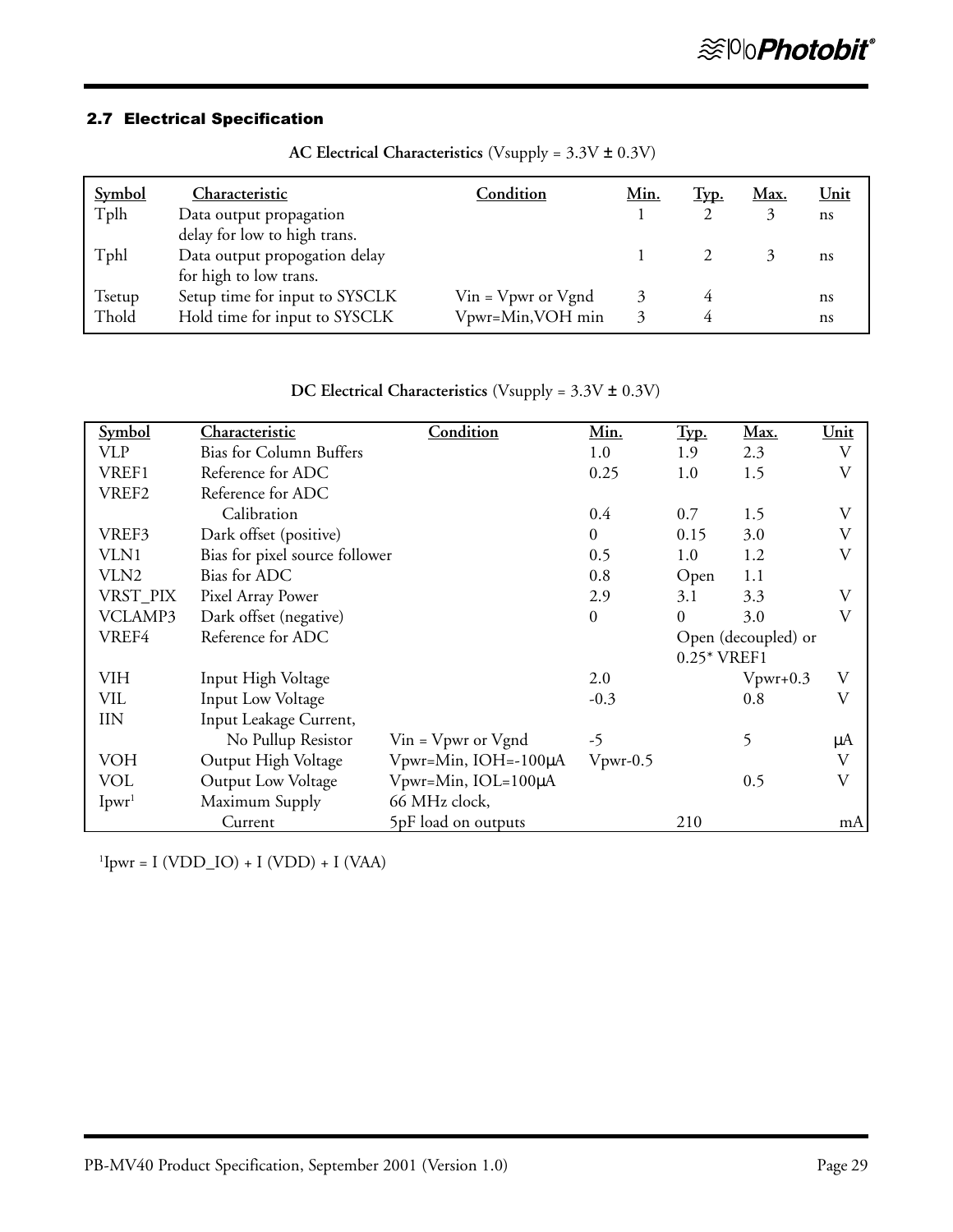### 2.7 Electrical Specification (continued)

| <b>Symbol</b> | Parameter                          | <u>Value</u>            | Unit |
|---------------|------------------------------------|-------------------------|------|
| Vpwr          | DC Supply Voltage                  | $-0.5$ to 3.6           | V    |
| Vin           | DC Input Voltage                   | $-0.5$ to $V$ pwr + 0.5 |      |
| Vout          | DC Output Voltage                  | $-0.5$ to $V$ pwr + 0.5 |      |
|               | DC Current Drain per Pin (Any I/O) | ±50                     | mA   |
|               | DC Current Drain, Vpwr and Vgnd    | ±100                    | mA   |
|               |                                    |                         |      |

#### **Absolute Maximum Ratings**

Maximum Ratings are those values beyond which damage to the device may occur.

Vpwr=VDD=VAA=VDD\_IO (VDD is supply to digital circuit, VAA to analog circuit).

Vgnd=DGND=AGND (DGND is the ground to the digital circuit, AGND to the analog circuit).

### **Recommended Operating Conditions**

| <b>Symbol</b> | Parameter                               | <u>Min.</u> | <u>Max.</u> | <u>Unit</u> |
|---------------|-----------------------------------------|-------------|-------------|-------------|
| Vpower        | DC Supply Voltage                       | 3.00        | 3.6         |             |
|               | <b>Commercial Operating Temperature</b> | - 1         | 60          |             |
| ∼−™           | Junction Temperature                    |             |             |             |
|               |                                         |             |             |             |

This device contains circuitry to protect the inputs against damage from high static voltages or electric fields, but the user is advised to take precautions to avoid the application of any voltage higher than the maximum rated.

# **Power Dissipation** (Vpwr = 3.3V;  $T_A$  = 25°C; 240 fps)

| <u>Symbol</u> | l'arameter    | <b>Typical</b> | <u>Unit</u> |
|---------------|---------------|----------------|-------------|
| Pavg          | Average Power | 700            | mW          |
|               |               |                |             |



### **Clock to Data Propagation Delay**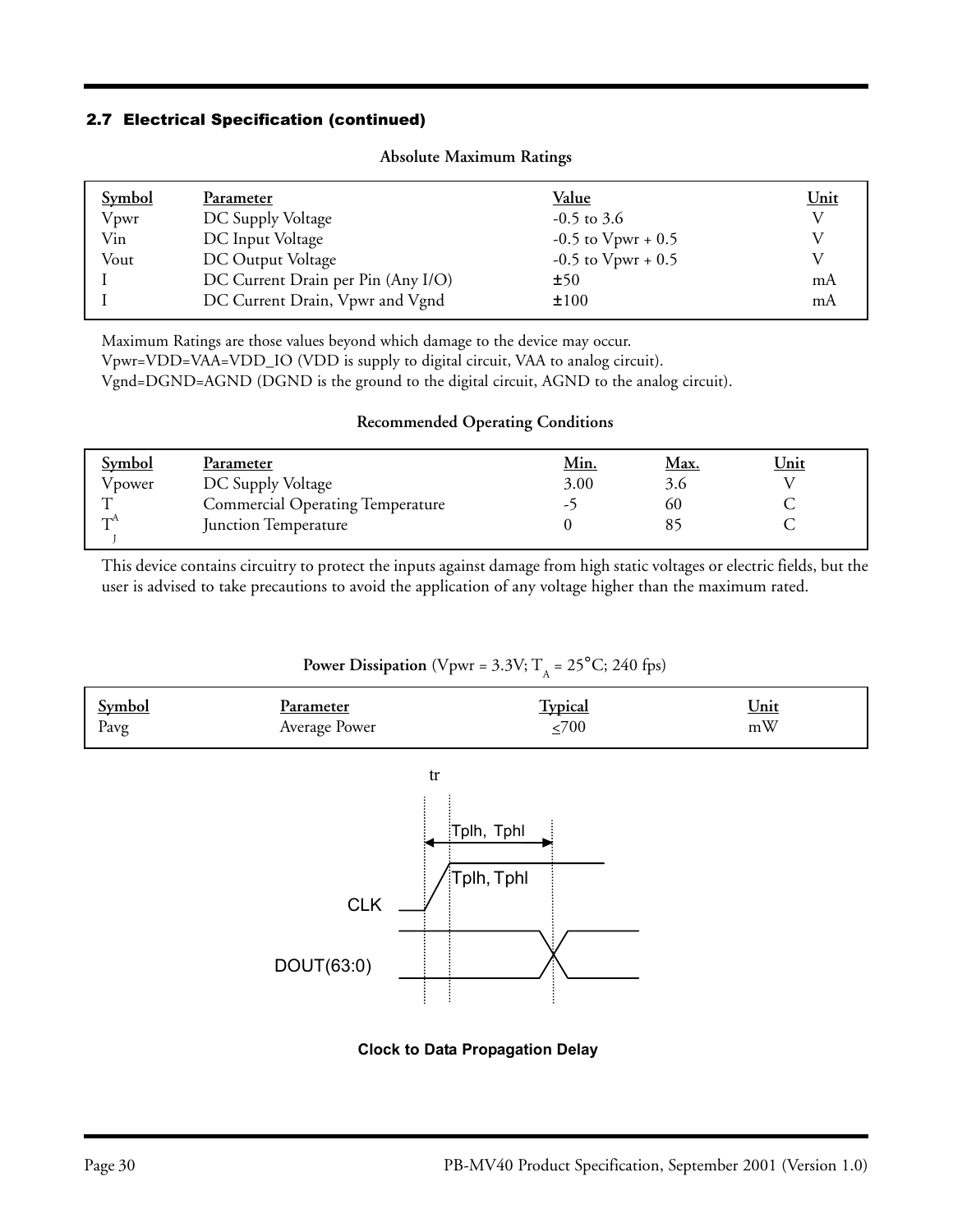# 3.0 Optical

### 3.1 Optical Specification

| Image Sensor Characteristics (T = $25^{\circ}$ C) |                                                     |        |               |
|---------------------------------------------------|-----------------------------------------------------|--------|---------------|
| <b>Symbol</b>                                     | Parameter                                           | Tуp.   | Unit          |
| $R_{\rm r}$                                       | Responsivity (ADC VREF1=1V)                         | 2,500  | LSB/lux-sec.  |
| <b>PRNU</b>                                       | Photo response non-uniformity                       |        | $%$ rms       |
| <b>Nsat</b>                                       | Pixel saturation level                              | 25,000 | electrons     |
| Vdrk                                              | Output referred dark signal                         | 40     | mV/sec        |
| NE.                                               | Input referred noise:                               |        |               |
|                                                   | Overlapped conversion and digital readout (240 fps) | 50     | electrons     |
| $Dyn_I$                                           | Internal dynamic range                              | 54     | dB            |
| <b>DSNU</b>                                       | Dark signal non-uniformity                          | 0.1    | $%$ rms       |
| CG                                                | Conversion gain                                     | 30     | $\mu V/e^{-}$ |
| Kdrk                                              | Dark current temperature coefficient                | 100    | $\%$ /8°C     |

For additional details regarding the defect specifications please contact Photobit.

### **Pixel Array**

| <b>Symbol</b><br>Resolution | Parameter<br>Number of pixels in active image | <b>Typical</b><br>2352 x 1728 | <u>Unit</u><br>pixels |  |
|-----------------------------|-----------------------------------------------|-------------------------------|-----------------------|--|
| Pixel size                  | X-Y dimensions                                | 7 x 7                         | μm                    |  |
| Pixel pitch                 | Center-to-center pixel spacing                |                               | μm                    |  |
| Pixel fill factor           | Area of drawn active area                     |                               | $\frac{0}{0}$         |  |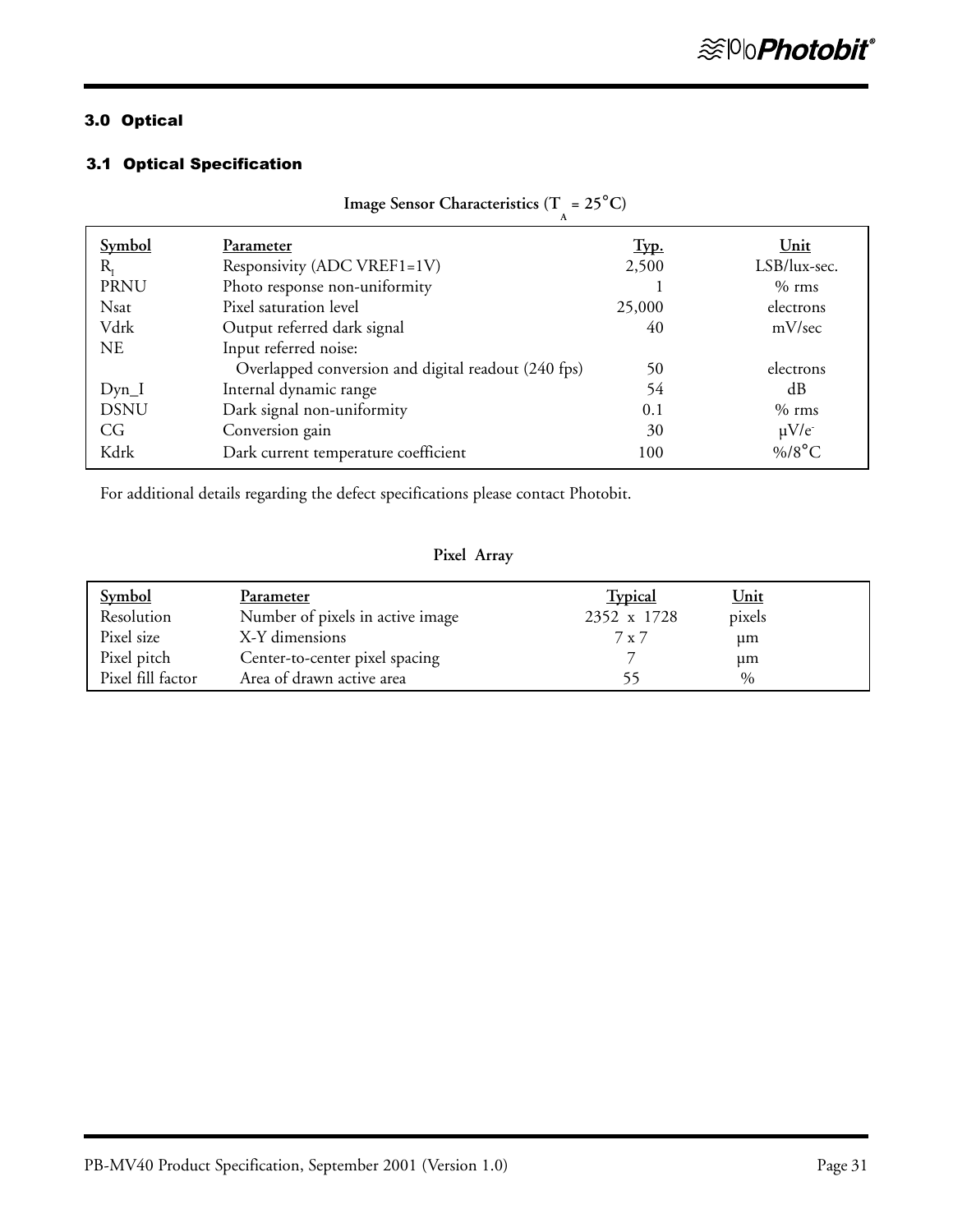# 3.2 Quantum Efficiency

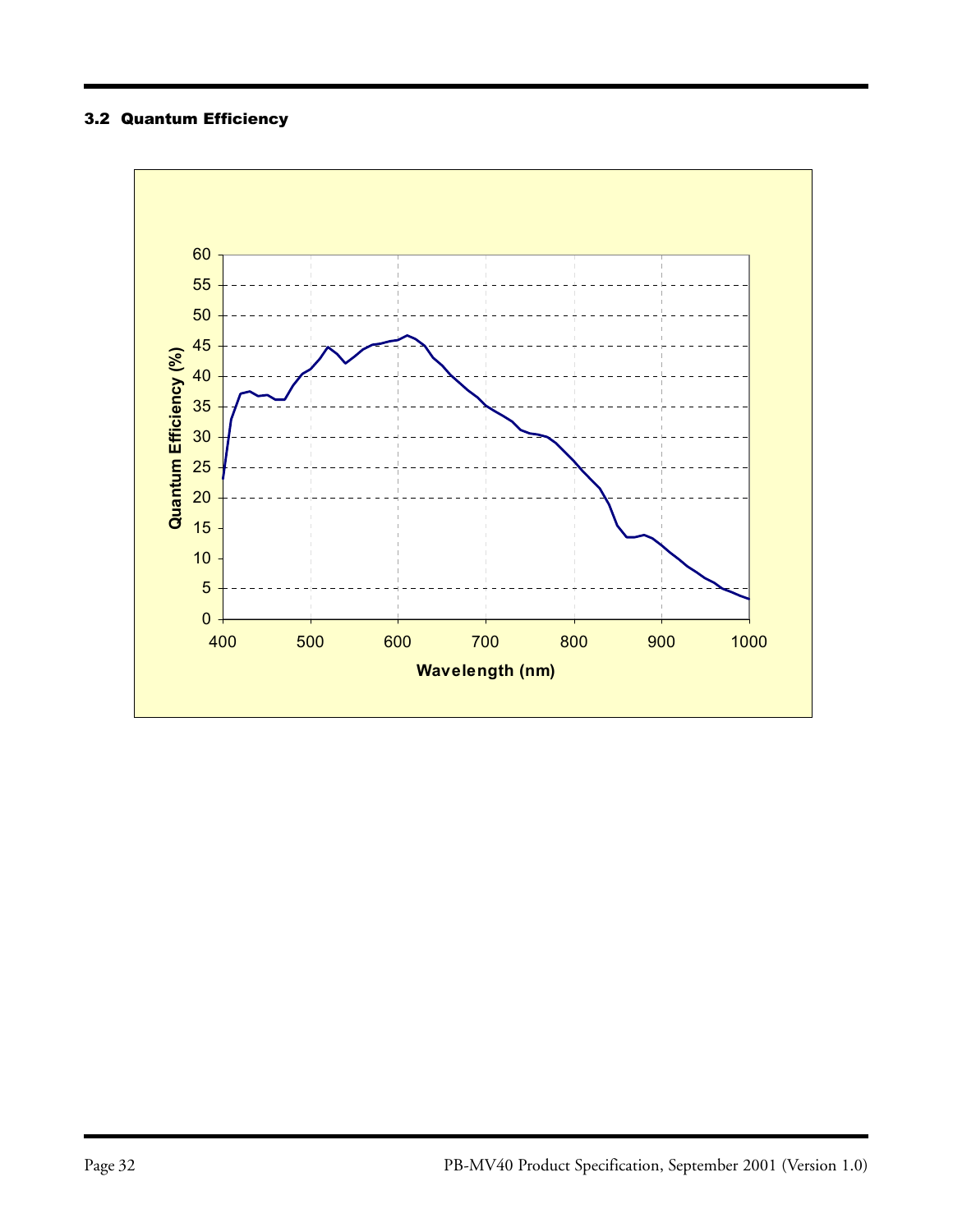### 3.3 Lens Selection

Much of the specific information in this section is explained in detail in the Technology section on the Photobit website. The following information applies specifically to the Photobit PB-MV40 megapixel image sensor.

### Format

The diagonal of the image sensor array 20.43 mm, fits most closely, but not exactly, within the optical format corresponding to the 1-inch specification. Some 1-inch optical format lenses have been shown to work well with this sensor. Typical 1-inch lens examples are Computer V2513, V5013, and V7514. F-mount lenses provide another possible lens solution due to their large image circle.

## **Mounting**

Several lens mounting standards exist that specify the threading of the lens' barrel as well as the distance the back flange of the lens should be from the image sensor for the lens to properly form an image. Typical lens mounting standards for the PB-MV40 are:

|          | Mount Mounting |                                                    |
|----------|----------------|----------------------------------------------------|
|          |                | Name Threads Back-Flange-to-Image-Sensor           |
| C $1-32$ |                | 17.526 mm                                          |
|          | $CS = 1 - 32$  | $12.5 \text{ mm}$                                  |
|          |                | Another option is to use a C-mount together with a |

C-to F-mount adapter for greater lens flexibility.

## Field of View and Focal Length

The field of view of an imaging system will depend on both the focal length of the imaging lens and the width of the image sensor. As most of the image information humans pay attention to generally falls within a 45-degree horizontal field of view, many camera systems attempt to imitate this field of view. However, in some cases a telephoto system (with a narrow field of view, say less than 20 degrees), or a wide angle system (with a wide field of view, say more than 60 degrees) may be desired. The approximate field of view that an imaging system can achieve is shown in the following equation:

$$
\theta \approx 2 \tan^{-1} \left( \frac{w}{2f} \right)
$$

where  $\theta$  is the field of view, tan<sup>-1</sup> is the trigonometric function arc-tangent, w is the width of the image sensor, and f is the focal length of the imaging lens. For example, the imaging system's diagonal field of view can be determined by using the diagonal of the image sensor (20.43 mm) for w and a particular lens' focal length for f. Alternatively, the imaging system's horizontal field of view can be determined by using the horizontal of the image sensor (16.46 mm) for w and a particular lens' focal length for f. A lens with an approximately 50 mm focal length will provide an 18-degree horizontal field of view with a PB-MV40 (keep in mind that the above equation is a simplified approximation).

# F-Number

The f-number, or f/#, of an imaging lens is the ratio of the lens' focal length to its open aperture diameter. Every doubling in f-number reduces the light to the sensor by a factor of four. For example, a lens set at f/1.4 lets in four times more light than that same lens when it is set at f/2.8. Low f-number lenses capture a lot of light for delivery to the image sensor, but also require careful focus. Higher f-number lenses capture less light for delivery to the image sensor, and do not require as much effort to bring the imaging system to focus. Low f-number lenses generally cost more than high f-number lenses of similar overall performance. Typical f-numbers for various imaging systems are:

- $F-\#$  Imaging application
- 1.4 Low-light level imaging, manual focus systems
- 2.0 Typical for PC and other small form cameras
- 2.8 Common in digital still cameras
- 4.0+ Often used in machine vision applications

١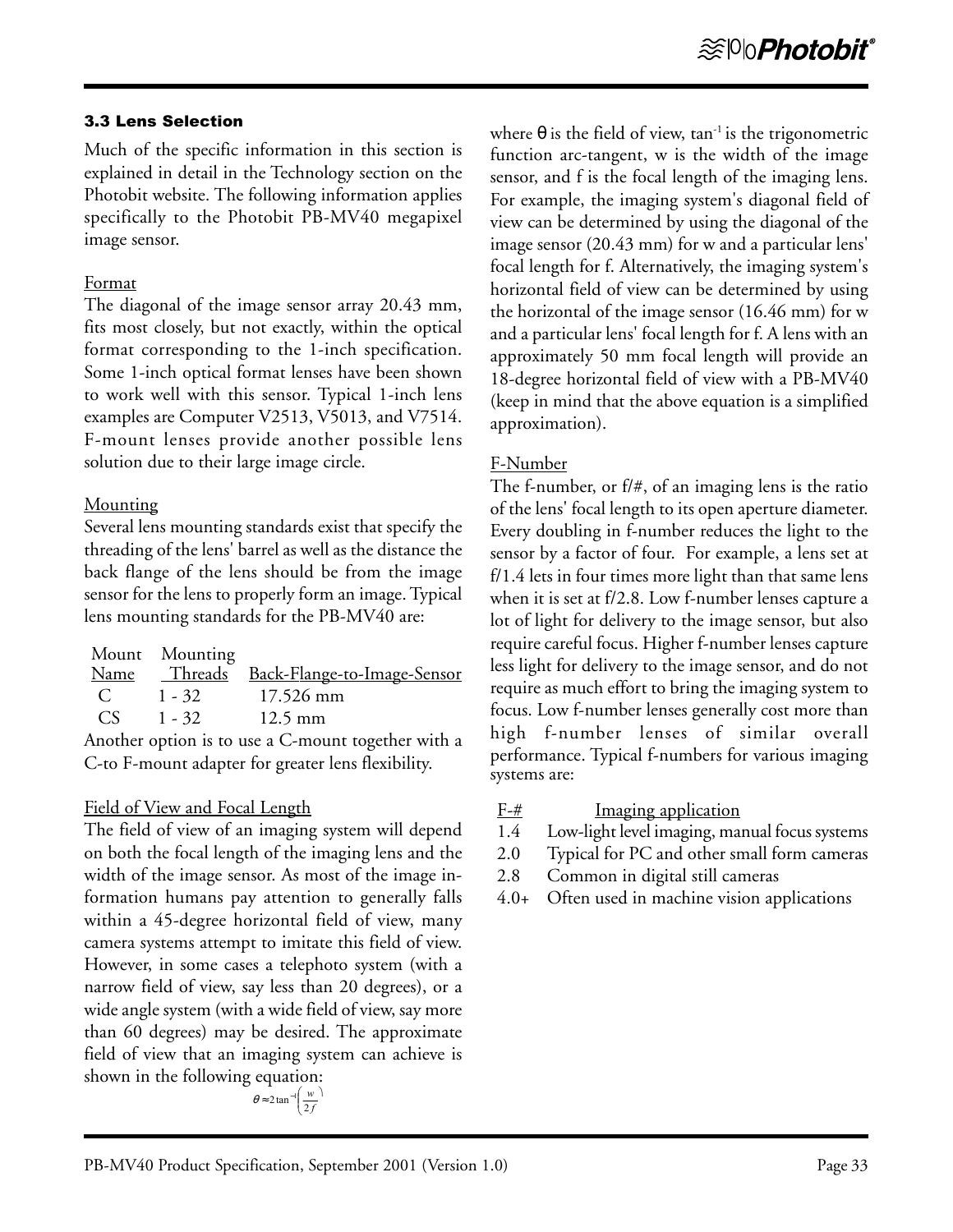### 3.3 Lens Selection (continued)

### MTF

Modulation Transfer Function (MTF) is a technical term that quantifies how well a particular system propagates information. For cameras, the "system" is the lens and the sensor, and the "information" is the picture they are capturing. MTF ranges from zero (no information gets through) to 100 (all information gets through), and is always specified in terms of information density. In most imaging systems, the MTF is limited by the performance of the imaging lens. A lens must be able to transfer enough information to the image sensor to be able to resolve details in the image that are as small as the pixels in the image sensor. The pixels are set on a 7-micron pitch (the center of one pixel is 7 microns from the center of its neighboring pixel). Thus, a lens used should be able to resolve image features as small as 7 microns. Typically, a lens' MTF is plotted as a function of the number of line pairs per millimeter the lens is attempting to resolve (more line pairs per millimeter mean higher information densities). For an electronic imaging system, one line pair will correspond to two image sensor pixels (each pixel can resolve one line). This is equated as:

$$
LP / mm = \frac{1}{2z}
$$

where LP/mm means line pairs per millimeter and z is the image sensor's pixel pitch, in millimeters. For the PB-MV40,  $z = 0.007$  mm, such that the PB-MV40 has 71 LP/mm. Thus, a lens should provide an acceptable level of MTF all the way out to 71 LP/mm. For most lenses, the MTF will be highst in the center of the images they form, and gradually drop off toward the edges of the images they form. As well, MTFs at low values of LP/mm will generally be larger than MTFs at high values of LP/mm. One of the many trade-offs that must be decided by the end user is how high the MTF needs to be for a particular imaging situation. Generally, near an image sensor's LP/mm good MTFs are higher than 40, moderate MTFs are from 20 to 40, and poor MTFs are less than 20.

## Infrared Cut-Off Filters

In most visible imaging situations it is necessary to include a filter in the imaging path that blocks infrared (IR) light from reaching the image sensor. This filter is called an IR cut-off filter. Various forms of IR cut-off filters are available, some absorptive (like Hoya's CM500 or Schott's BG18) and some reflective (i.e., dielectric stacks). Infrared light poses a problem to visible imaging because its presence blurs and decreases the MTF in the images formed by a lens. Since human vision only extends across a narrow range of the electromagnetic spectrum, camera systems hoping to capture images that look like the images our eyes capture must not capture light outside of our vision range. Silicon-based light detectors (like the ones in the PB-MV40's pixels) detect light from the very deep blue to the near infrared. Thus, a filter must exist in the light's path that keeps the infrared from reaching the image sensor's pixels. In most cases, it is important that such a filter begin blocking light around 650 nm (in the deep red) and continue blocking it until at least 1100 nm (in the near IR). In most camera systems, the IR cut-off filter is included in the imaging lens.However, this point must be verified by a lens vendor when a particular lens is chosen for use with an image sensor.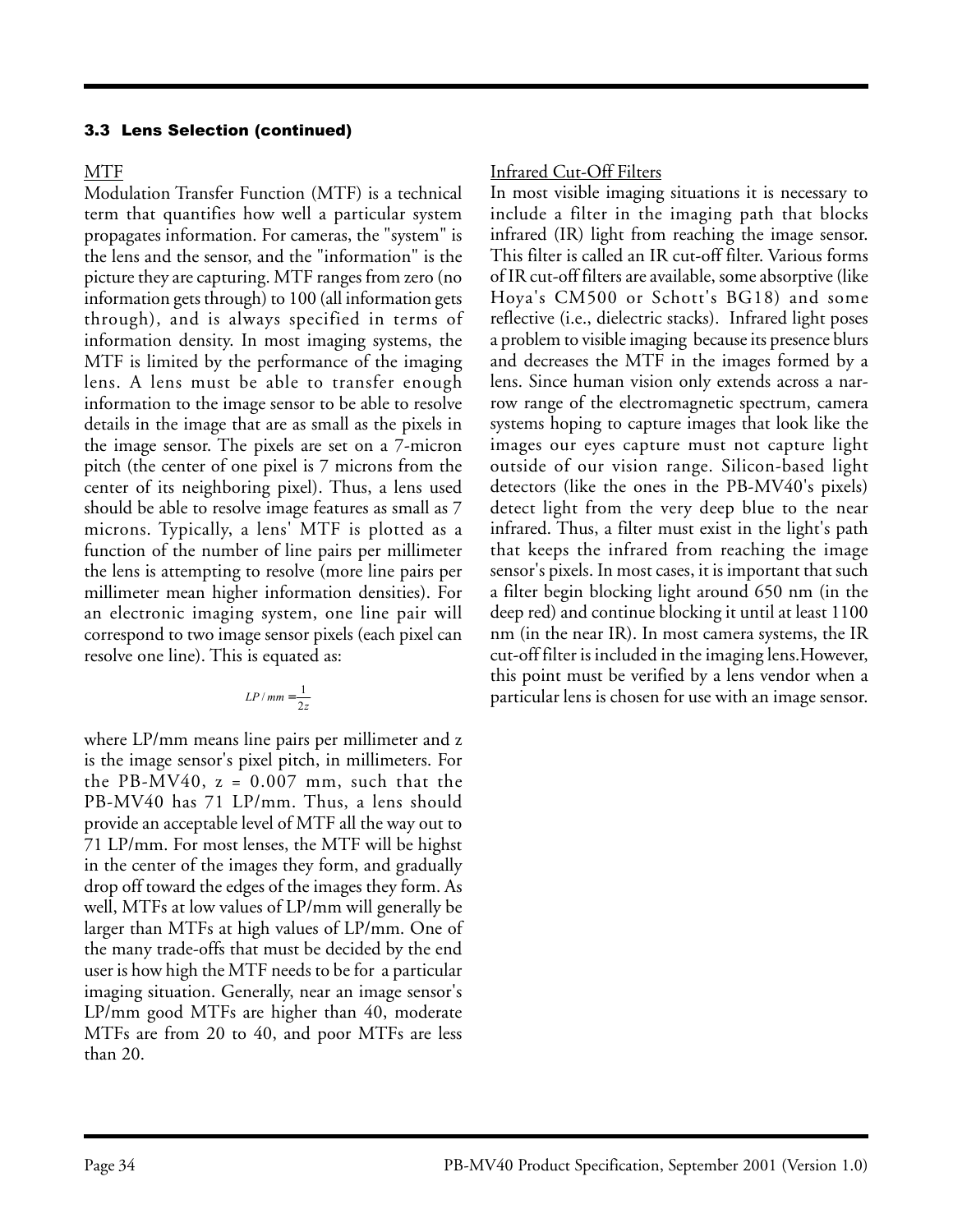# 3.3 Lens Selection (continued)



 Note: This shroud is designed to accommodate the PB-MV40 when it is inserted into a PGA socket. These dimensions are based on the MILL MAX #510-93-281-19-081003 socket (www.mill-max.com).

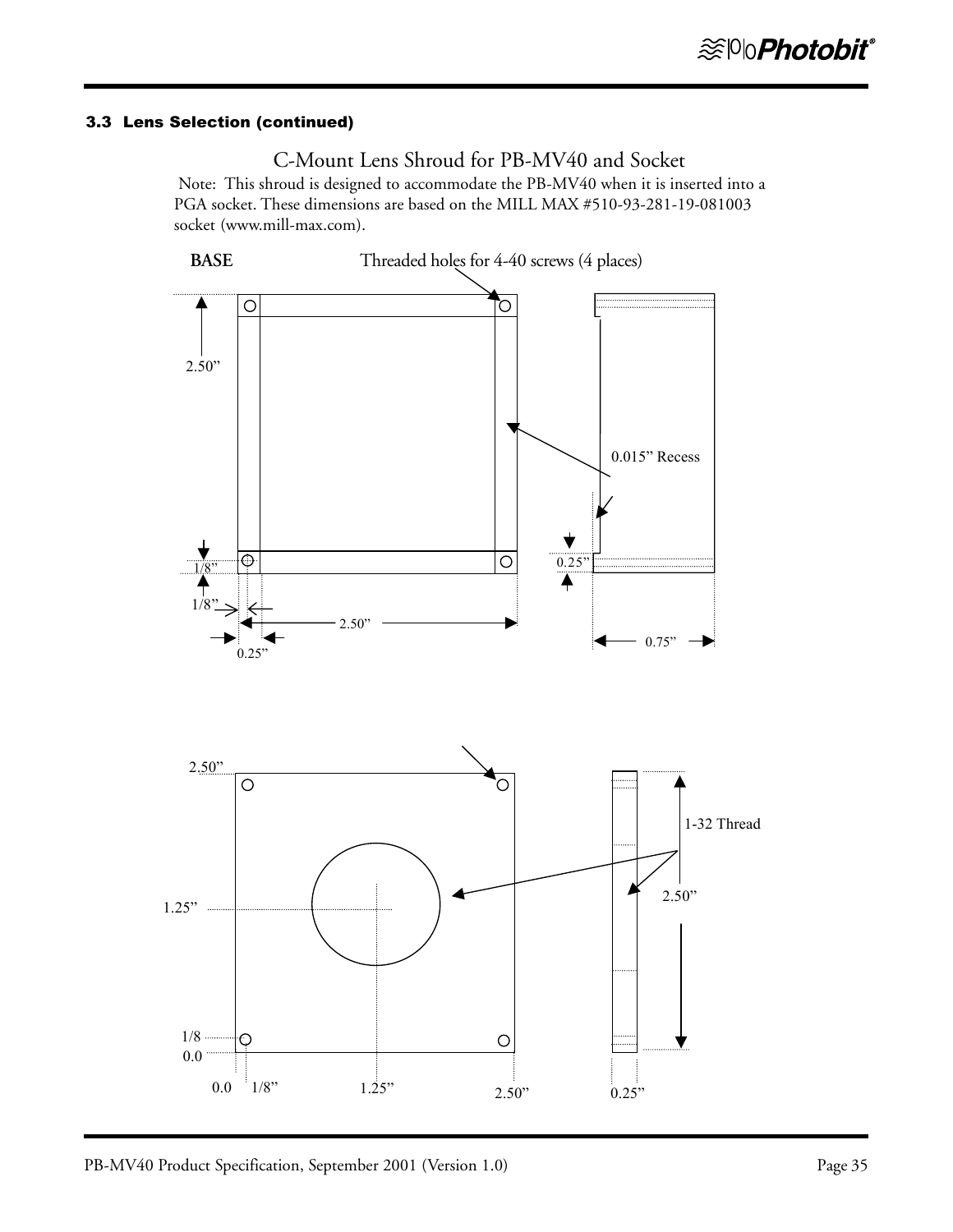### 4.0 Mechanical

### 4.1 Package (280-Pin Ceramic PGA)

The PB-MV40 CMOS image sensor has a window-filled package. During manufacture the die is placed into the 280-pin ceramic PGA (pin grid array), filled with a lowviscosity epoxy, covered with a window of appropriate thickness (for the focal length), and cured. This results in a physically robust module for board installation.





#### Notes:

1. Gold Plate 60m inches minimum over 50~350m inches nickel.

2. Sensor is centered on package, pixel array is off-center.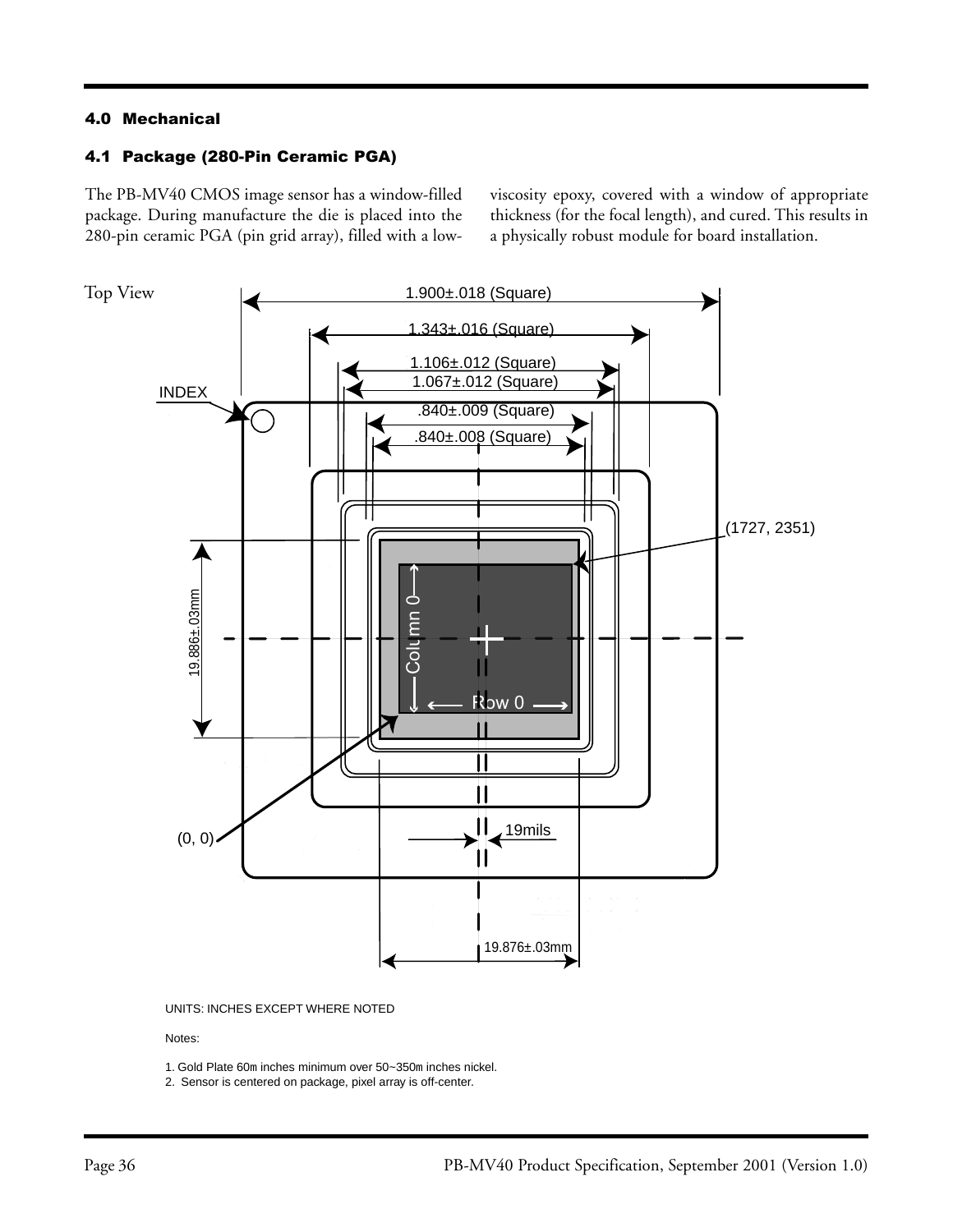### 4.1 Package (continued)

Side View



UNITS: INCHES

Notes:

- 1. Die thickness 28.5 mils ± 1 mil.
- 2. Die epoxy thickness 1 mil.
- 3. D-263 glass lid thickness 31 mils ± 2 mils.
- 4. Glass lid epoxy thickness 1 mil.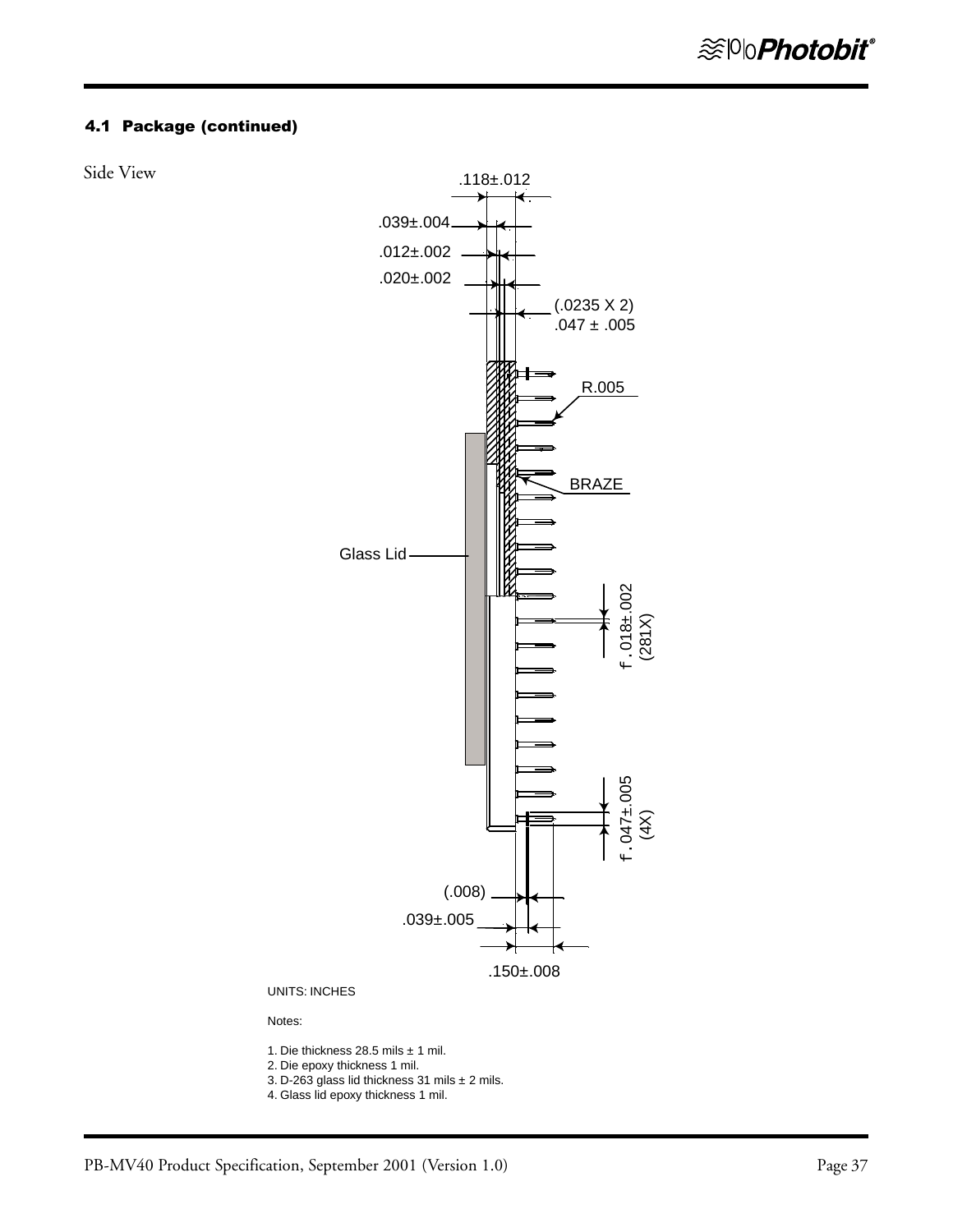# 4.1 Package (continued)

Bottom View